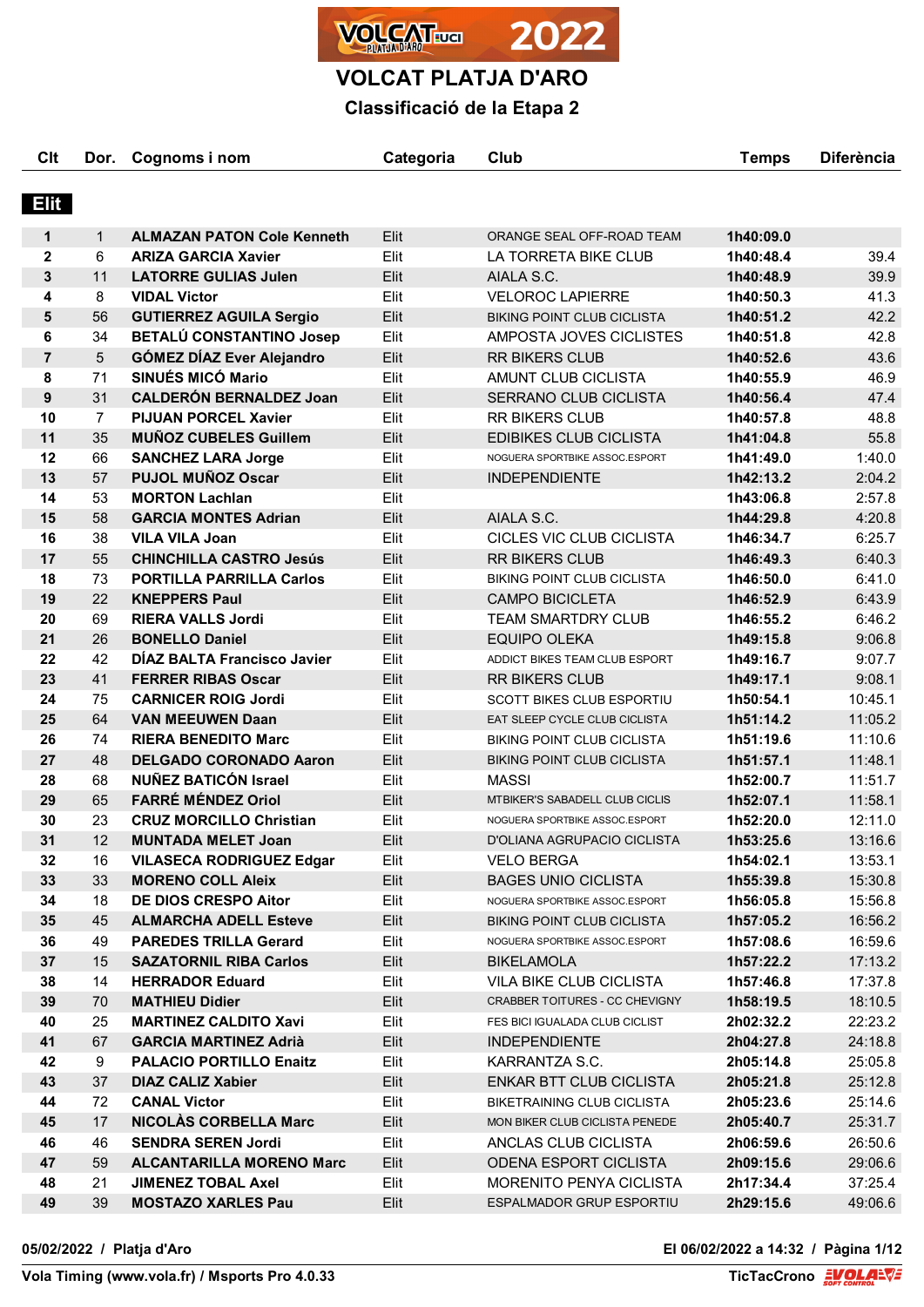

| Clt               | Dor. | Cognoms i nom                 | Categoria | Club                              | Temps     | <b>Diferència</b> |
|-------------------|------|-------------------------------|-----------|-----------------------------------|-----------|-------------------|
|                   |      |                               |           |                                   |           |                   |
| 50                | 44   | <b>MARTINEZ FERRÉ Sergi</b>   | Elit      | <b>BIKING POINT CLUB CICLISTA</b> | 2h30:41.8 | 50:32.8           |
| 51                | 30   | <b>ROVIRA VERDAGUER Roger</b> | Elit      | CICI ES VIC CI UB CICI ISTA       | 2h49:17.9 | 1h09:08.9         |
| <b>Abandons</b>   |      |                               |           |                                   |           |                   |
|                   | 28   | <b>MONTERO PEREZ Manuel</b>   | Elit      | <b>TENUEE</b>                     |           |                   |
| N'a Pas Participé |      |                               |           |                                   |           |                   |
|                   | 50   | <b>GUAL GRAFO Gerrad</b>      | Elit      | <b>ODENA ESPORT CICLISTA</b>      |           |                   |

# **Sub-23**

| 1            | 3  | <b>CARVACHO SEVILLA Didac</b>    | $Sub-23$ | IRONTECH-TECNIC-MENDIZ         | 1h40:50.8 |         |
|--------------|----|----------------------------------|----------|--------------------------------|-----------|---------|
| $\mathbf{2}$ | 13 | <b>ARÁN CALONJA Martí</b>        | $Sub-23$ | TRIALSPORT CLUB ESPORTIU OSONA | 1h45:37.4 | 4:46.6  |
| 3            | 4  | <b>FOLGUERA DIAZ Kilian</b>      | $Sub-23$ | <b>BSIX-JORMAT</b>             | 1h46:47.8 | 5:57.0  |
| 4            | 36 | <b>VIDAL Paul</b>                | $Sub-23$ |                                | 1h46:49.7 | 5:58.9  |
| 5            | 29 | <b>ALAMAN MIER Alex</b>          | $Sub-23$ | OUTDOOR CLUB CERDANYA          | 1h46:57.3 | 6:06.5  |
| 5            | 20 | <b>SANCHEZ SAURINA Santi</b>     | $Sub-23$ | ARTSPORT BANYOLES CLUB ESPORTI | 1h46:57.3 | 6:06.5  |
|              | 32 | <b>HERNANDEZ ESPINOSA Ferran</b> | $Sub-23$ | ADDICT BIKES TEAM CLUB ESPORT  | 1h47:25.3 | 6:34.5  |
| 8            | 27 | <b>GARROTE Paul</b>              | $Sub-23$ |                                | 1h51:22.1 | 10:31.3 |
| 9            | 24 | <b>TEMPRANO FERNANDEZ Marti</b>  | $Sub-23$ | <b>BICI 3.0 CLUB CICLISTA</b>  | 1h52:24.1 | 11:33.3 |
| 10           | 2  | <b>CAMPOS MOTOS David</b>        | $Sub-23$ | GD RIO SPORT 2016              | 2h04:27.4 | 23:36.6 |
| 11           | 40 | <b>CANO MONSONET Xavi</b>        | $Sub-23$ | <b>MATADEPERA CLUB BTT</b>     | 2h04:41.9 | 23:51.1 |
| 12           | 60 | <b>CARBÓ CANALS Bernat</b>       | $Sub-23$ | <b>CASSA CLUB CICLISTA</b>     | 2h07:37.8 | 26:47.0 |

# **Junior**

|   | 108  | <b>GARCIA MENA Pablo</b>   | Junior | EL GALLO C.C.                     | 1h46:32.7 |         |
|---|------|----------------------------|--------|-----------------------------------|-----------|---------|
|   | 106. | <b>GELABERT POL Daniel</b> | Junior | <b>BIKING POINT CLUB CICLISTA</b> | 1h48:25.6 | 1:52.9  |
| 3 | 107  | <b>DAL MASO Raphael</b>    | Junior | TEAM MURET PYRÉNÉES OCCITANIE     | 1h56:31.4 | 9:58.7  |
| 4 | 105  | <b>AYALA LOPEZ Adrià</b>   | Junior | <b>BICISPRINT ESPORT CICLISTA</b> | 1h57:07.4 | 10:34.7 |
| 5 | 101  | <b>ILLA FÀBREGAS Arnau</b> | Junior | <b>VIC-ETB CLUB NATACIO</b>       | 1h57:48.6 | 11:15.9 |
| 6 | 103  | <b>BINAS Pierre</b>        | Junior | <b>TFAM MADEWIS</b>               | 1h59:55.2 | 13:22.5 |
|   | 102  | <b>MORILLA CODINA Pau</b>  | Junior | <b>VIC-ETB CLUB NATACIO</b>       | 2h17:02.2 | 30:29.5 |
|   |      |                            |        |                                   |           |         |

## **N'a Pas Participé**

| <b>LLONCH MAJO Miquel</b><br>104 | Junior | <b>BICISPRINT ESPORT CICLISTA</b> |  |
|----------------------------------|--------|-----------------------------------|--|
|----------------------------------|--------|-----------------------------------|--|

# **Màster 30**

|   | 244  | <b>CASALS CARRANZA Jaume</b> | Màster 30 | <b>RR BIKERS CLUB</b>          | 1h41:47.7 |         |
|---|------|------------------------------|-----------|--------------------------------|-----------|---------|
| າ | 211  | <b>JUANOLA GUELL Josep</b>   | Màster 30 | SURIA BICIS FIGUERES CLUB CICL | 1h46:27.7 | 4:40.0  |
|   | 241  | <b>SOLEY CASTELLS Albert</b> | Màster 30 | <b>T-BIKFCC</b>                | 1h46:52.1 | 5:04.4  |
|   | 234  | <b>PADRÓS TARRÉS Sergi</b>   | Màster 30 | CICLES VIC CLUB CICLISTA       | 1h48:44.4 | 6:56.7  |
|   | 219. | <b>GRAS Romain</b>           | Màster 30 | <b>TFAM MADEWIS PERNES</b>     | 1h48:50.1 | 7:02.4  |
|   | 236  | <b>ESCURA MIQUEL Ferran</b>  | Màster 30 | TRIDEPORTE CLUB DEPORTIVO      | 1h51:22.7 | 9:35.0  |
|   | 232. | <b>JACAS PUIG Adrià</b>      | Màster 30 | <b>FURORE CYCLING CLUB</b>     | 1h51:58.9 | 10:11.2 |

## **05/02/2022 / Platja d'Aro El 06/02/2022 a 14:32 / Pàgina 2/12**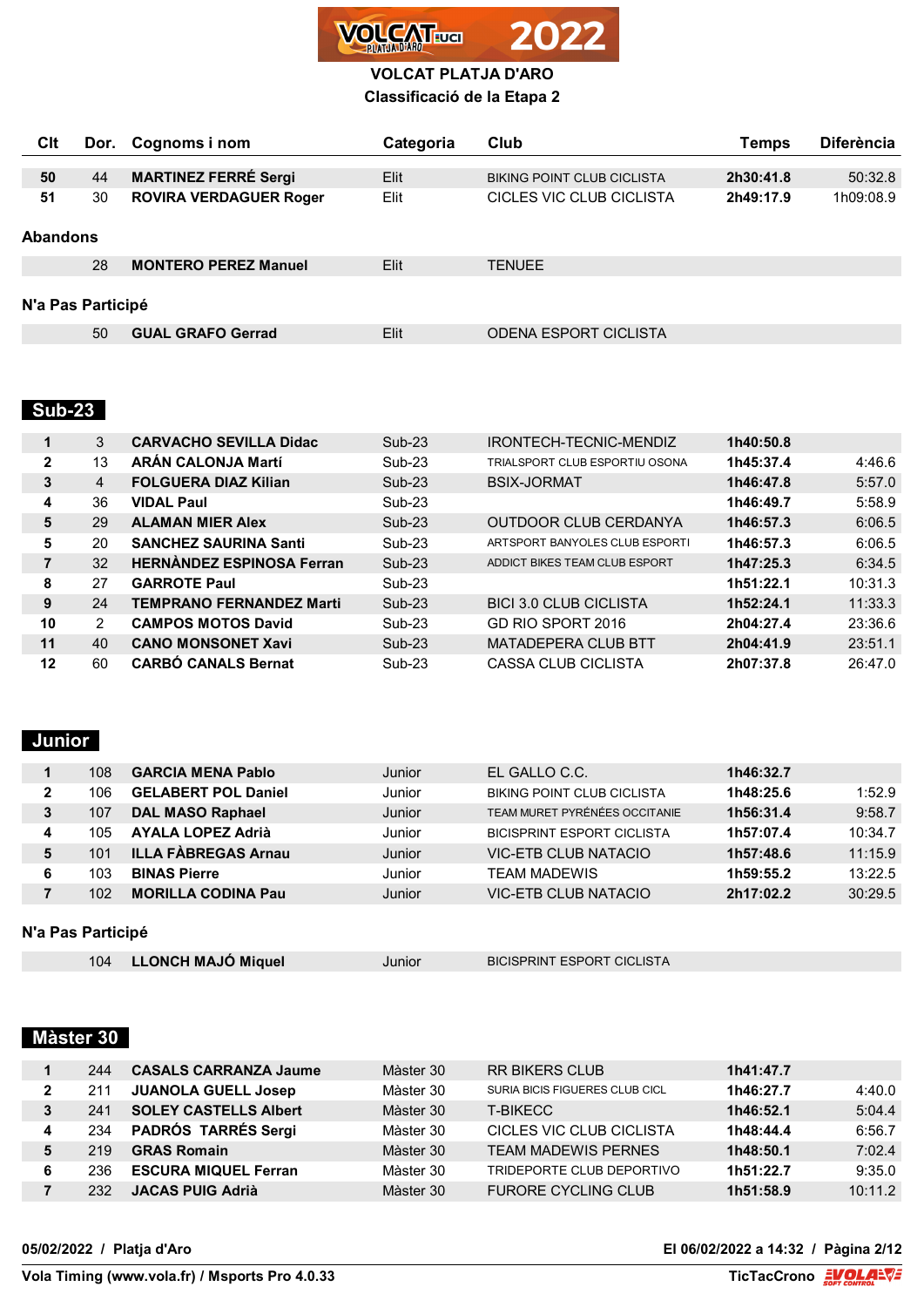

| Clt | Dor. | Cognoms i nom                  | Categoria | Club                                | <b>Temps</b> | <b>Diferència</b> |
|-----|------|--------------------------------|-----------|-------------------------------------|--------------|-------------------|
| 8   | 215  | <b>CLARET GARCIA Rafa</b>      | Màster 30 | <b>BIKE KIDS</b>                    | 1h51:59.4    | 10:11.7           |
| 9   | 220  | <b>SERRANO LOPEZ Victor</b>    | Màster 30 | NOLIMITS VALLES CLUB CICLISTA       | 1h51:59.9    | 10:12.2           |
| 10  | 235  | <b>JUVERT PRAT Albert</b>      | Màster 30 | <b>ODENA ESPORT CICLISTA</b>        | 1h52:01.0    | 10:13.3           |
| 11  | 201  | <b>GUIRAL DE DIOS Hector</b>   | Màster 30 | FRAGA C.C.                          | 1h52:19.2    | 10:31.5           |
| 12  | 218  | <b>VILLALBA CORDOBA Eduard</b> | Màster 30 | <b>BIKE KIDS</b>                    | 1h52:21.6    | 10:33.9           |
| 13  | 224  | <b>LABAILA NAVARRO Vicente</b> | Màster 30 | FRAGA C.C.                          | 1h54:48.8    | 13:01.1           |
| 14  | 209  | <b>RICART QUESADA Marc</b>     | Màster 30 | NOLIMITS VALLES CLUB CICLISTA       | 1h56:03.1    | 14:15.4           |
| 15  | 233  | <b>PRADANAS Roberto</b>        | Màster 30 | <b>G.E.R. CLUB CICLISTA</b>         | 1h57:05.7    | 15:18.0           |
| 16  | 240  | <b>SILVESTRE DAURA Lluis</b>   | Màster 30 | <b>BIKING POINT CLUB CICLISTA</b>   | 1h57:06.9    | 15:19.2           |
| 17  | 207  | <b>JUAN SERRADOR Carles</b>    | Màster 30 | MTBIKER'S SABADELL CLUB CICLIS      | 1h57:09.0    | 15:21.3           |
| 18  | 251  | <b>HUERTAS JUDERIAS Fabian</b> | Màster 30 | VINCLES LA GARRIGA CLUB ESPORT      | 1h57:09.9    | 15:22.2           |
| 19  | 231  | <b>MORROS Josep</b>            | Màster 30 | <b>TARREGA CLUB CICLISTA</b>        | 1h57:47.1    | 15:59.4           |
| 20  | 208  | <b>LOMBARDO DIEZ Marc</b>      | Màster 30 | <b>MEDINA CLUB CICLISTA</b>         | 1h59:13.8    | 17:26.1           |
| 21  | 213  | <b>AGUILAR ADALID Esteban</b>  | Màster 30 | ADDICT BIKES TEAM CLUB ESPORT       | 2h00:34.4    | 18:46.7           |
| 22  | 246  | <b>BONELL RUIZ Amadeu</b>      | Màster 30 | FES BICI IGUALADA CLUB CICLIST      | 2h02:21.9    | 20:34.2           |
| 23  | 252  | <b>JIMENEZ MUÑOZ Carlos</b>    | Màster 30 | VINCLES LA GARRIGA CLUB ESPORT      | 2h02:46.2    | 20:58.5           |
| 24  | 228  | <b>BETETA CABALLERO David</b>  | Màster 30 | NOLIMITS VALLES CLUB CICLISTA       | 2h03:04.0    | 21:16.3           |
| 25  | 202  | <b>VISA ROMERO Javier</b>      | Màster 30 | FRAGA C.C.                          | 2h04:12.0    | 22:24.3           |
| 26  | 204  | <b>MACHADO Eduard</b>          | Màster 30 | SARRIA DE TER CLUB CICLISTA         | 2h04:14.1    | 22:26.4           |
| 27  | 225  | <b>MOIX CHINARRO Jordi</b>     | Màster 30 | FES BICI IGUALADA CLUB CICLIST      | 2h04:18.4    | 22:30.7           |
| 28  | 239  | <b>BOSCH VILELLA Roc</b>       | Màster 30 | ALGUAIRE CLUB CICLISTA              | 2h04:47.4    | 22:59.7           |
| 29  | 210  | <b>CABALLERO GARCIA Néstor</b> | Màster 30 |                                     | 2h04:49.2    | 23:01.5           |
| 30  | 226  | <b>VALL-LLOSERA PUNTI Marc</b> | Màster 30 | SERRANO CLUB CICLISTA               | 2h05:34.8    | 23:47.1           |
| 31  | 216  | <b>RAMOS Albert</b>            | Màster 30 | CLUB CICLISTA LA GARRIGA            | 2h07:25.6    | 25:37.9           |
| 32  | 227  | <b>TORRAS BOLOIX Xavi</b>      | Màster 30 | SANTVI CLUB ESPORTIU                | 2h07:36.3    | 25:48.6           |
| 33  | 214  | <b>TUNKARA FISIRU Momo</b>     | Màster 30 | NOGUERA SPORTBIKE ASSOC.ESPORT      | 2h08:02.9    | 26:15.2           |
| 34  | 250  | <b>SAAVEDRA Edson</b>          | Màster 30 |                                     | 2h08:50.5    | 27:02.8           |
| 35  | 237  | <b>SEGURA SEGURA David</b>     | Màster 30 | FES BICI IGUALADA CLUB CICLIST      | 2h12:04.2    | 30:16.5           |
| 36  | 223  | <b>COSTA CASELLAS Marc</b>     | Màster 30 | <b>CROMOLY BIKES VALL DEL TERRI</b> | 2h12:19.1    | 30:31.4           |
| 37  | 203  | <b>SOROLLA SERES Héctor</b>    | Màster 30 | FRAGA C.C.                          | 2h13:07.3    | 31:19.6           |
| 38  | 212  | <b>PASARELL VIÑAS Roger</b>    | Màster 30 | LA GARRIGA CLUB CICLISTA            | 2h13:25.3    | 31:37.6           |
| 39  | 217  | <b>CASTILLO TAMAYO David</b>   | Màster 30 | LES FRANQUESES V. C.E.UNIO CIC      | 2h16:38.5    | 34:50.8           |
| 40  | 229  | <b>FATTY GARCIA Lamin</b>      | Màster 30 | MONTBLANC CLUB BTT                  | 2h18:40.1    | 36:52.4           |
| 41  | 238  | <b>SOTO GARCIA Yeray</b>       | Màster 30 | OPEN NATURA CLUB ESPORTIU BTT       | 2h18:58.3    | 37:10.6           |
| 42  | 221  | <b>REVALIENTE TABAS Pablo</b>  | Màster 30 | RATPENAT CLUB CICLISTA              | 2h19:25.1    | 37:37.4           |
| 43  | 247  | <b>CIRERA Marc</b>             | Màster 30 | <b>TRIBONAVISTACOLLBAIX</b>         | 2h20:49.2    | 39:01.5           |
| 44  | 243  | <b>BUENO GIL Javier</b>        | Màster 30 | OPEN NATURA CLUB ESPORTIU BTT       | 2h21:49.8    | 40:02.1           |
| 45  | 205  | <b>MANAU MARTINEZ Albert</b>   | Màster 30 | <b>BICI 3.0 CLUB CICLISTA</b>       | 2h27:43.2    | 45:55.5           |
| 46  | 230  | <b>ESPEJO Marc</b>             | Màster 30 | CASES NOVES CLUB BTT                | 2h30:31.2    | 48:43.5           |
| 47  | 206  | <b>MARTINEZ Xavier</b>         | Màster 30 | MTBIKER'S SABADELL CLUB CICLIS      | 2h35:51.7    | 54:04.0           |

## **N'a Pas Participé**

| 222 | <b>BAILEN Javi</b>          | Màster 30 | SANT JUST AGRUPACIO CICLISTA   |
|-----|-----------------------------|-----------|--------------------------------|
|     | 242 ALEMANY MISERACHS Roger | Màster 30 | FES BICI IGUALADA CLUB CICLIST |
|     | 245 MARTÍNEZ CAÑAS Samuel   | Màster 30 | SANT JUST AGRUPACIO CICLISTA   |

# **Màster 40**

|      | 356 FARRIOL CLARAMUNT Josep Enric Màster 40 |           | RR BIKERS CLUB | 1h41:47.4 |      |
|------|---------------------------------------------|-----------|----------------|-----------|------|
| -337 | <b>FIDALGO LOPEZ Roberto</b>                | Màster 40 | RR BIKERS CLUB | 1h42:32.0 | 44.6 |

**05/02/2022 / Platja d'Aro El 06/02/2022 a 14:32 / Pàgina 3/12**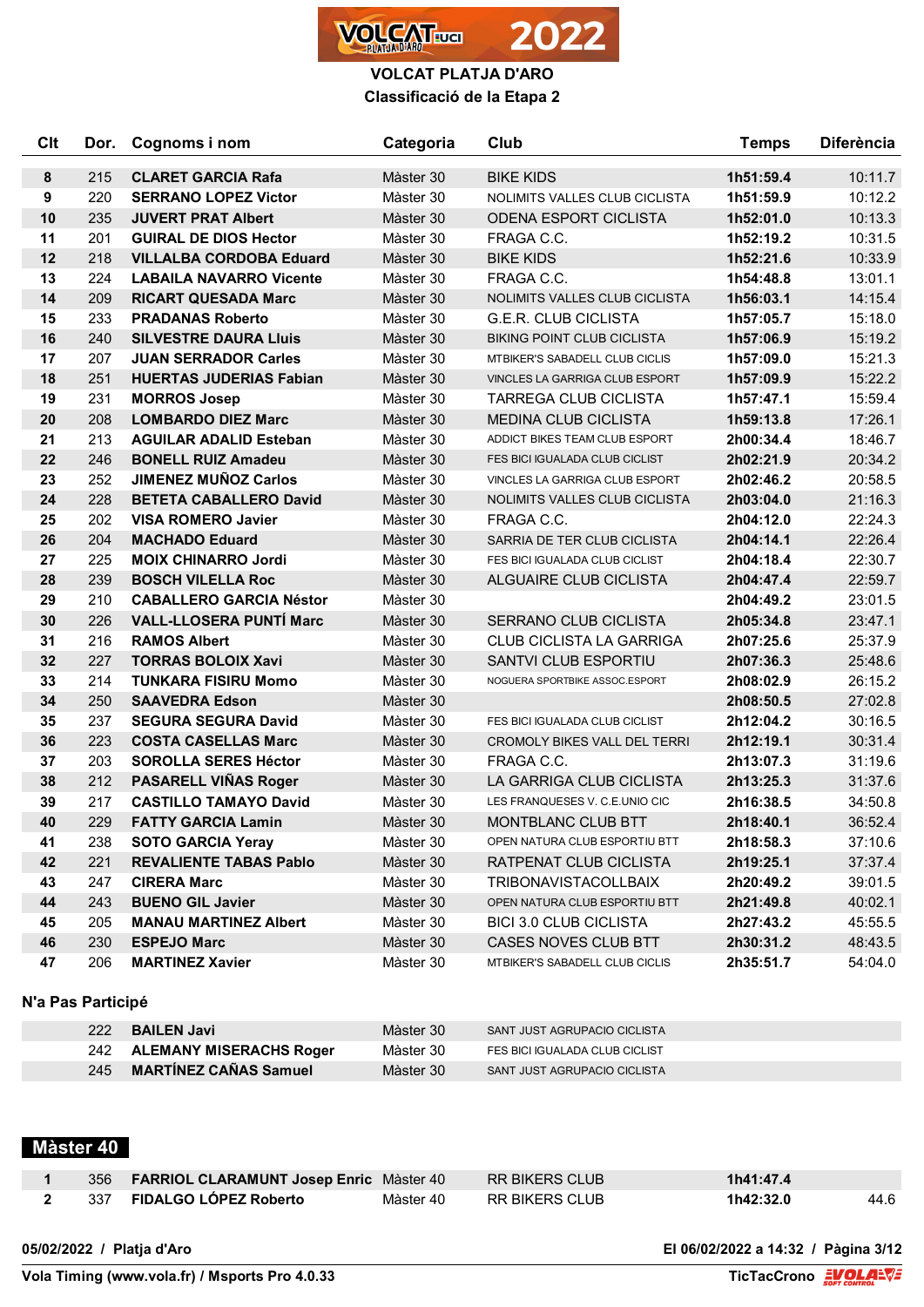

| <b>Clt</b>     | Dor. | Cognoms i nom                         | Categoria | Club                              | <b>Temps</b> | <b>Diferència</b> |
|----------------|------|---------------------------------------|-----------|-----------------------------------|--------------|-------------------|
| 3              | 341  | <b>EGEDA MALDONADO Pablo</b>          | Màster 40 | <b>BIKING POINT CLUB CICLISTA</b> | 1h46:48.1    | 5:00.7            |
| 4              | 348  | <b>COLOME ROCA Oriol</b>              | Màster 40 | <b>EDIBIKES CLUB CICLISTA</b>     | 1h46:48.6    | 5:01.2            |
| 5              | 338  | <b>SEGARRA MOYA Ivan</b>              | Màster 40 | LLICA D'AMUNT CLUB CICLISTA       | 1h49:16.2    | 7:28.8            |
| 6              | 343  | <b>MASSANAS SOLA Gerard</b>           | Màster 40 | ST. GRAU CYCLING COSTA BRAVA      | 1h51:18.8    | 9:31.4            |
| $\overline{7}$ | 328  | <b>FAJA BELTRAN Melcior</b>           | Màster 40 | <b>ODENA ESPORT CICLISTA</b>      | 1h51:19.2    | 9:31.8            |
| 8              | 321  | <b>ASGLEYAS VIVOLAS Ramon</b>         | Màster 40 | ELS TRES CAMPANARS CLUB CICL      | 1h52:20.5    | 10:33.1           |
| $\pmb{9}$      | 342  | <b>PALAU FORTE Ramon</b>              | Màster 40 | MOLABIKES CLUB CICLISME           | 1h56:02.5    | 14:15.1           |
| 10             | 318  | <b>TORRENTS RODRIGUEZ Carles</b>      | Màster 40 | <b>ODENA ESPORT CICLISTA</b>      | 1h56:04.7    | 14:17.3           |
| 11             | 315  | <b>PERSONAL FERNANDEZ Juan Manuel</b> | Màster 40 | <b>MUNT BIKES CLUB CICLISTA</b>   | 1h56:35.5    | 14:48.1           |
| 12             | 351  | <b>PALLARES GARCIA David</b>          | Màster 40 | <b>ODENA ESPORT CICLISTA</b>      | 1h57:06.3    | 15:18.9           |
| 13             | 345  | AGUIRREAZALDEGUI ZUBIZARRETA Gorka    | Màster 40 | DONOSTI GAIN S.C.D.               | 1h57:07.8    | 15:20.4           |
| 14             | 305  | <b>SANZ BLANCO David</b>              | Màster 40 | <b>INDEPENDIENTE</b>              | 1h57:51.9    | 16:04.5           |
| 15             | 346  | <b>AMAT PARTEGAS Salva</b>            | Màster 40 | <b>VELO BERGA</b>                 | 1h57:52.5    | 16:05.1           |
| 16             | 355  | <b>MATOS PARDO Jordi</b>              | Màster 40 | <b>CORNELLA ESPORT CICLISTA</b>   | 1h58:19.1    | 16:31.7           |
| 17             | 332  | <b>GRUESO LUCENA Ramon</b>            | Màster 40 | <b>RR BIKERS CLUB</b>             | 2h01:08.3    | 19:20.9           |
| 18             | 320  | <b>CERVERA IBARZ Sergio</b>           | Màster 40 | OPEN NATURA CLUB ESPORTIU BTT     | 2h01:12.5    | 19:25.1           |
| 19             | 349  | <b>VALENTIN Benoit</b>                | Màster 40 |                                   | 2h02:18.2    | 20:30.8           |
| 20             | 354  | <b>CLARIANA BLANCO César</b>          | Màster 40 | AMPOSTA JOVES CICLISTES           | 2h02:21.2    | 20:33.8           |
| 21             | 319  | <b>MARTINEZ LOPEZ Benito</b>          | Màster 40 | VALLES TERRASSA CLUB CICLISTA     | 2h04:38.3    | 22:50.9           |
| 22             | 329  | <b>LOPEZ RAMOS Luis Antonio</b>       | Màster 40 | REPUBLIK BIKES CLUB CICLISTA      | 2h04:52.8    | 23:05.4           |
| 23             | 311  | <b>TEIXIDÓ MERCADER Jordi</b>         | Màster 40 | <b>TRIATLO COSTA BRAVA CLUB</b>   | 2h05:02.7    | 23:15.3           |
| 24             | 323  | <b>SANCHEZ NAVARRO Jose</b>           | Màster 40 | BIKE AMB BICI CERVELLO CL CICL    | 2h05:05.9    | 23:18.5           |
| 25             | 310  | <b>GARCIA CIBRIAN Fran</b>            | Màster 40 |                                   | 2h05:22.3    | 23:34.9           |
| 26             | 350  | <b>VAL LUCAS Santi</b>                | Màster 40 | TRIDEPORTE CLUB DEPORTIVO         | 2h05:27.4    | 23:40.0           |
| 27             | 313  | <b>VALERO FONT Daniel</b>             | Màster 40 | ARTBIKE THE CYCLIST CLUB CICLI    | 2h05:46.8    | 23:59.4           |
| 28             | 347  | <b>PERALBA COSTA Roger</b>            | Màster 40 | <b>FURORE CYCLING CLUB</b>        | 2h06:08.6    | 24:21.2           |
| 29             | 303  | <b>RIBAS PUMAROLA Joan</b>            | Màster 40 | <b>CICLES SERRANO</b>             | 2h08:01.1    | 26:13.7           |
| 30             | 316  | <b>MALLEN ROMERO Jose Antonio</b>     | Màster 40 | <b>ODENA ESPORT CICLISTA</b>      | 2h10:46.7    | 28:59.3           |
| 31             | 333  | <b>MANZANO VAZQUEZ Oscar</b>          | Màster 40 | AMIGOS DE LA BICI A.D.            | 2h12:09.7    | 30:22.3           |
| 32             | 308  | <b>GEVERS Danny</b>                   | Màster 40 | <b>ZWIERS BH MTB TEAM</b>         | 2h15:20.8    | 33:33.4           |
| 33             | 306  | <b>QUINTAS Xavier</b>                 | Màster 40 | <b>VIC-ETB CLUB NATACIO</b>       | 2h17:25.2    | 35:37.8           |
| 34             | 330  | <b>CIURANS I MALLORQUIN Jofre</b>     | Màster 40 | <b>SCOTT BIKES CLUB ESPORTIU</b>  | 2h18:30.7    | 36:43.3           |
| 35             | 307  | <b>VIVES SANCHEZ David</b>            | Màster 40 | <b>BICI 3.0 CLUB CICLISTA</b>     | 2h18:43.5    | 36:56.1           |
| 36             | 325  | <b>GONZALEZ MARCOS David</b>          | Màster 40 | CASTELLAR BIKE TOLRACLUB CICL     | 2h19:41.4    | 37:54.0           |
| 37             | 317  | <b>FONT Eusebi</b>                    | Màster 40 | CIUTAT DE REUS CLUB CICLISTA      | 2h20:45.8    | 38:58.4           |
| 38             | 312  | <b>TOURNOU Stéphane</b>               | Màster 40 |                                   | 2h21:08.0    | 39:20.6           |
| 39             | 352  | <b>BRUGUERA ARNES Robert</b>          | Màster 40 | <b>BLANDA ESPARTANS</b>           | 2h23:49.4    | 42:02.0           |
| 40             | 327  | <b>LAFUENTE SALA Eduardo</b>          | Màster 40 | BIKE AMB BICI CERVELLO CL CICL    | 2h28:19.9    | 46:32.5           |
| 41             | 344  | <b>RIMBAU CASARES Salvador</b>        | Màster 40 | OPEN NATURA CLUB ESPORTIU BTT     | 2h28:32.5    | 46:45.1           |
| 42             | 309  | <b>BARRERO FERNANDEZ Ivan</b>         | Màster 40 | NAVARCLES PENYA CICLISTA          | 2h31:40.8    | 49:53.4           |
| 43             | 322  | <b>CONTRERAS BASSANGE Francesc</b>    | Màster 40 | TRACK TEAM CLUB CICLISTA BELLP    | 2h41:10.8    | 59:23.4           |
| 44             | 336  | <b>AURELL BIOSCA Alex</b>             | Màster 40 | BIKING POINT CLUB CICLISTA        | 2h56:16.0    | 1h14:28.6         |
| 45             | 314  | <b>CAMPOS LEÓN Alfonso</b>            | Màster 40 | RATPENAT CLUB CICLISTA            | 2h59:00.3    | 1h17:12.9         |

#### **Absents**

**RAMOS SANDOVAL Víctor Hugo** Màster 40

# **Abandons**

| 324 | <b>GRANADOS Jordi</b>          | Màster 40 |                                  |
|-----|--------------------------------|-----------|----------------------------------|
|     | <b>LOPEZ MARTINEZ Manel</b>    | Màster 40 | ROCABIKES CLUB ESPORTIU          |
| 334 | <b>SANCHEZ MALLORQUIN Rafa</b> | Màster 40 | <b>SCOTT BIKES CLUB ESPORTIU</b> |

**05/02/2022 / Platja d'Aro El 06/02/2022 a 14:32 / Pàgina 4/12**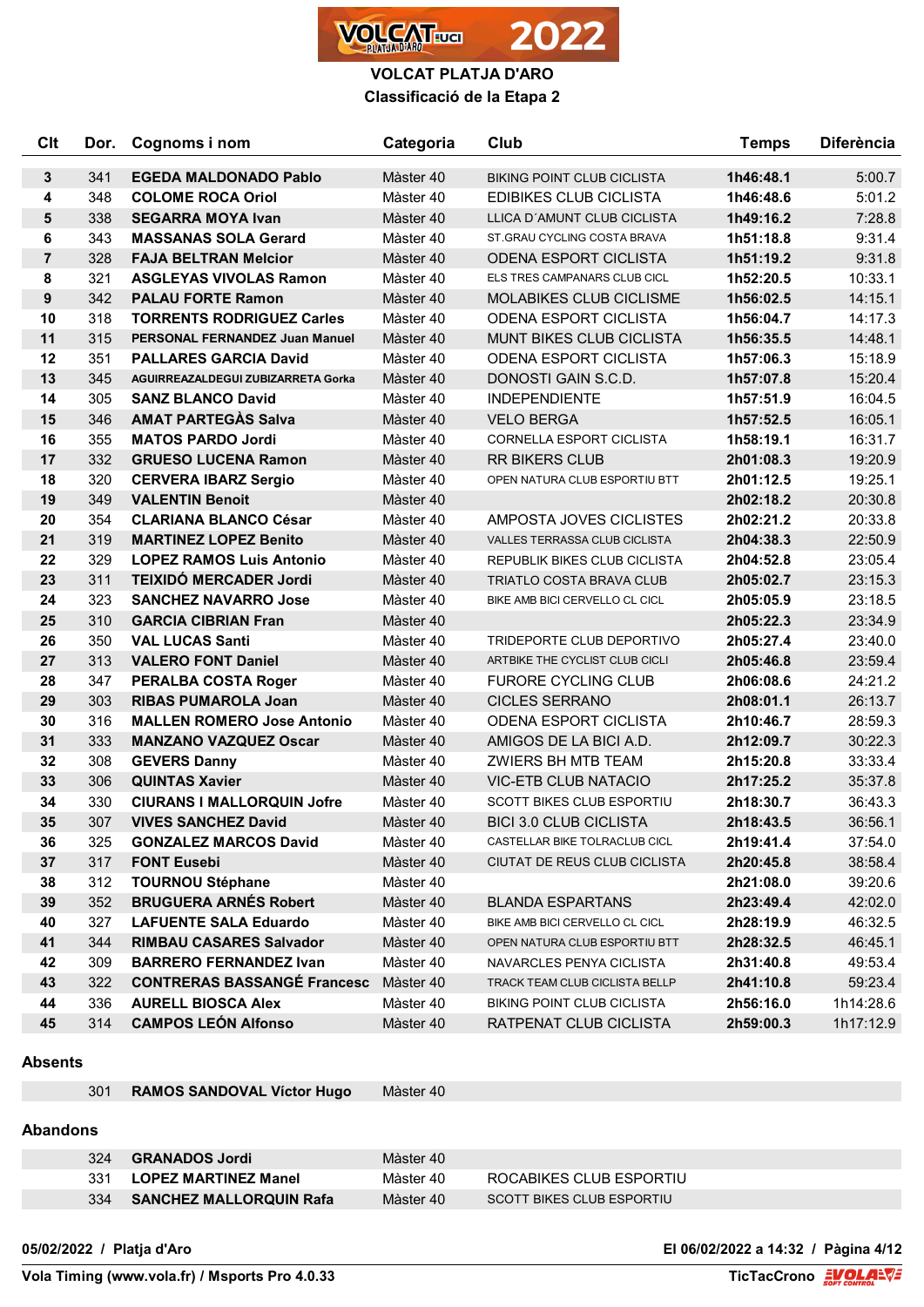

**Classificació de la Etapa 2**

| Clt |     | Dor. Cognoms i nom        | Categoria | Club                          | Temps | <b>Diferència</b> |
|-----|-----|---------------------------|-----------|-------------------------------|-------|-------------------|
|     |     |                           |           |                               |       |                   |
|     | 340 | <b>PAREJO RUIZ Carlos</b> | Màster 40 | CASTELLAR BIKE TOLRACLUB CICL |       |                   |

# **Màster 50**

| 1              | 426 | <b>PUIG NADAL LIUÍS</b>                 | Màster 50 | DOCTOR J BIKES BEGUR CLUB CICL    | 1h56:05.2 |         |
|----------------|-----|-----------------------------------------|-----------|-----------------------------------|-----------|---------|
| $\mathbf 2$    | 421 | <b>PARRAGA VITALI David Ignacio</b>     | Màster 50 | <b>SERRANO CLUB CICLISTA</b>      | 1h56:36.4 | 31.2    |
| 3              | 405 | <b>SAUBERE Christophe</b>               | Màster 50 | COUSERANS CYCLISTE PYRÉNÉES       | 1h57:08.2 | 1:03.0  |
| 4              | 424 | <b>GRANERO RUSIÑOL Toni</b>             | Màster 50 | BICIXTREM BERGA CLUB ESPORTIU     | 2h00:30.5 | 4:25.3  |
| 5              | 418 | <b>LEDUC Philippe</b>                   | Màster 50 | <b>TEAM MADEWIS</b>               | 2h00:33.9 | 4:28.7  |
| 6              | 425 | <b>MARTIN RIGHINI Stephane</b>          | Màster 50 | E-BICIGRINO ASSOCIACIO ESPORTI    | 2h00:35.1 | 4:29.9  |
| $\overline{7}$ | 409 | <b>MANDRI PLA Josep</b>                 | Màster 50 | PREMIA DE DALT C.C. BTT           | 2h01:02.2 | 4:57.0  |
| 8              | 415 | <b>CANO UBEDA Xavi</b>                  | Màster 50 | <b>MATADEPERA CLUB BTT</b>        | 2h04:10.8 | 8:05.6  |
| 9              | 427 | <b>LLORT FARRE Antoni</b>               | Màster 50 | <b>BICI 3.0 CLUB CICLISTA</b>     | 2h04:11.6 | 8:06.4  |
| 10             | 414 | <b>CARTAÑA PUJOL Jose Maria</b>         | Màster 50 | OPEN NATURA CLUB ESPORTIU BTT     | 2h04:13.1 | 8:07.9  |
| 11             | 419 | <b>SALAMERO SUBIAS Francisco Javier</b> | Màster 50 | <b>BIKING POINT CLUB CICLISTA</b> | 2h04:25.4 | 8:20.2  |
| 12             | 417 | <b>GONZALEZ MORALES David</b>           | Màster 50 | ALT PENEDES BICI CLUB             | 2h04:28.1 | 8:22.9  |
| 13             | 410 | <b>TORRES HERNÁNDEZ Pedro</b>           | Màster 50 | REPUBLIK BIKES CLUB CICLISTA      | 2h05:25.5 | 9:20.3  |
| 14             | 420 | <b>SERRA LOPEZ Esteve</b>               | Màster 50 | VILASSAR DE MAR CLUB CICLISTA     | 2h06:15.1 | 10:09.9 |
| 15             | 407 | <b>GOMEZ CAPARROS Francisco</b>         | Màster 50 | <b>MEDINA CLUB CICLISTA</b>       | 2h06:17.9 | 10:12.7 |
| 16             | 406 | <b>PRADAS FERNANDEZ Manel</b>           | Màster 50 | LES FRANQUESES V. C.E.UNIO CIC    | 2h07:13.8 | 11:08.6 |
| 17             | 413 | DÍAZ NIETO Xavier                       | Màster 50 |                                   | 2h07:24.0 | 11:18.8 |
| 18             | 404 | <b>ESTEBANELL PICH Jaume</b>            | Màster 50 | MOSSOS D'ESQUADRA CLUB ESPORT.    | 2h14:35.9 | 18:30.7 |
| 19             | 403 | <b>TUGUES MARSOL Josep</b>              | Màster 50 | MIG SEGRE BIKE CLUB CICLISTA      | 2h14:50.0 | 18:44.8 |
| 20             | 353 | <b>ALAMAN GAIRALT Xavi</b>              | Màster 50 | OUTDOOR CLUB CERDANYA             | 2h17:23.9 | 21:18.7 |
| 21             | 434 | <b>CAÑELLAS AMER Martin</b>             | Màster 50 |                                   | 2h18:15.1 | 22:09.9 |
| 22             | 401 | <b>TATCHE TORRES Xavier</b>             | Màster 50 | SANT QUIRZE DEL VALLES CLUB PE    | 2h19:59.5 | 23:54.3 |
| 23             | 408 | <b>TEMPRANO MUÑOZ Raul</b>              | Màster 50 | <b>BICI 3.0 CLUB CICLISTA</b>     | 2h21:49.3 | 25:44.1 |
| 24             | 402 | <b>TATCHE TORRES Oscar</b>              | Màster 50 | SANT QUIRZE DEL VALLES CLUB PE    | 2h23:13.5 | 27:08.3 |
| 25             | 411 | <b>HERNANDEZ MONTUENGA Manel</b>        | Màster 50 | ADDICT BIKES TEAM CLUB ESPORT     | 2h28:03.0 | 31:57.8 |
| 26             | 412 | <b>MESTRE HONRRUBIA Josep</b>           | Màster 50 | BIKE AMB BICI CERVELLO CL CICL    | 2h28:07.8 | 32:02.6 |
| 27             | 416 | <b>SCHMIDT LACOMBE Pere</b>             | Màster 50 | SARRIA DE TER CLUB CICLISTA       | 2h49:44.4 | 53:39.2 |

## **N'a Pas Participé**

|  | 422 HURTÓS SUBIRÓS Jordi |
|--|--------------------------|
|--|--------------------------|

Màster 50 DOCTOR J BIKES BEGUR CLUB CICL

# **Màster 60**

|   | 432 | <b>PALOMINO VEGA Jose</b>     | Màster 60 | NAVARCLES PENYA CICLISTA       | 2h04:12.4 |         |
|---|-----|-------------------------------|-----------|--------------------------------|-----------|---------|
| 2 | 430 | <b>DIDIER Carre</b>           | Màster 60 | COUSERANS CYCLISTE             | 2h04:40.2 | 27.8    |
| 3 | 429 | <b>MULLER Claude</b>          | Màster 60 | OPEN NATURA CLUB ESPORTIU BTT  | 2h18:51.8 | 14:39.4 |
| 4 | 436 | YÉBENES LÓPEZ Blas            | Màster 60 | <b>MEDINA CLUB CICLISTA</b>    | 2h19:00.9 | 14:48.5 |
| 5 | 428 | <b>BADIA SENDRA Joan</b>      | Màster 60 | <b>ODENA ESPORT CICLISTA</b>   | 2h19:59.8 | 15:47.4 |
| 6 | 437 | <b>HERNANDEZ LABAJOS Joan</b> | Màster 60 | MONTCADA CLUB CICLISTA         | 2h27:04.2 | 22:51.8 |
|   | 433 | <b>BOSCH VICENS Joan</b>      | Màster 60 | LES FRANQUESES V. C.E.UNIO CIC | 2h29:14.6 | 25:02.2 |
| 8 | 435 | DAL MASO Frédéric             | Màster 60 | COUSERANS CYCLISTE PYRÉNÉES    | 2h31:13.7 | 27:01.3 |
| 9 | 431 | <b>SOLE MARBA Armand</b>      | Màster 60 | TRACK TEAM CLUB CICLISTA BELLP | 2h41:11.3 | 36:58.9 |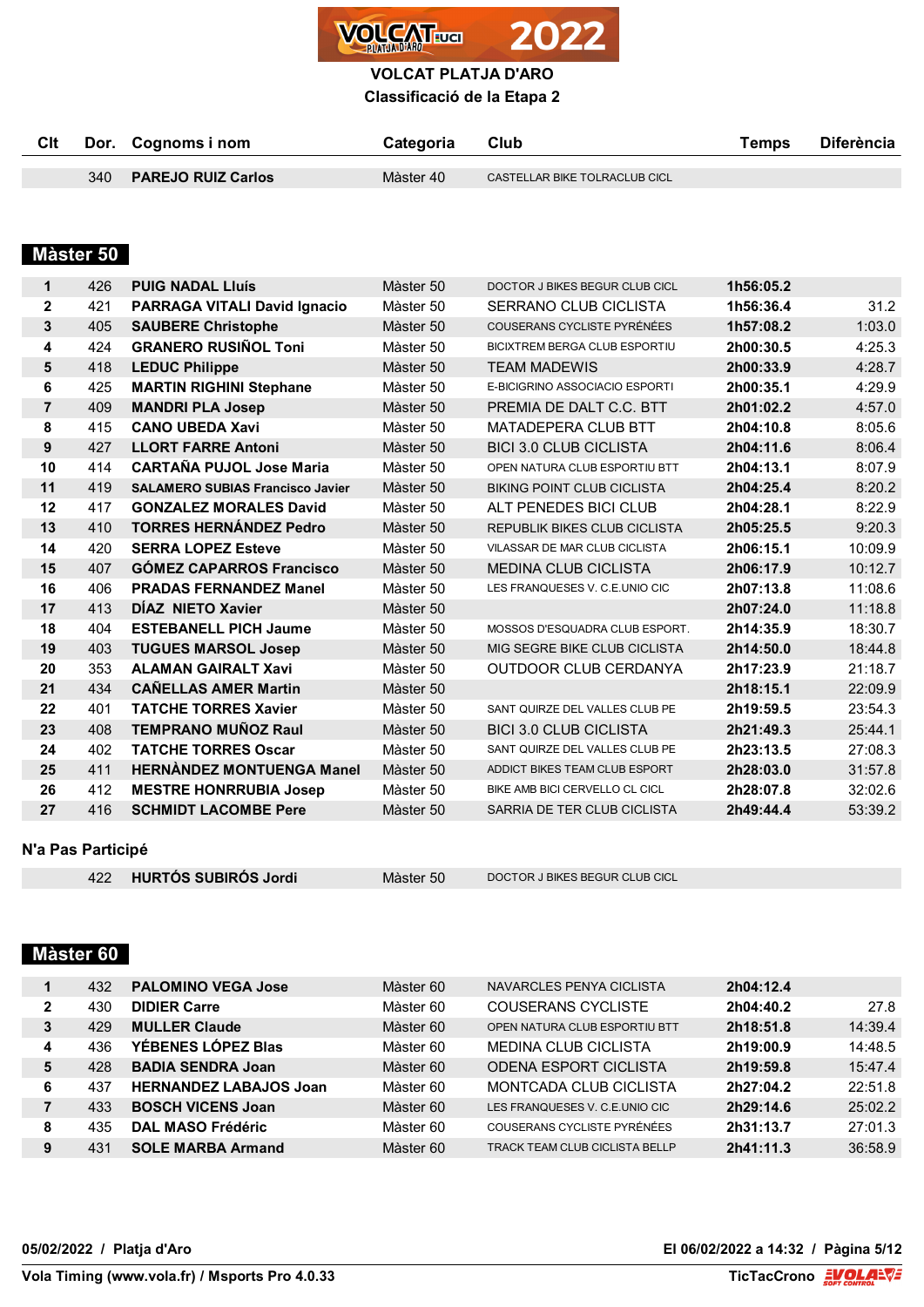

**Classificació de la Etapa 2**

| Clt           | Dor.              | Cognoms i nom                   | Categoria | Club                           | Temps     | <b>Diferència</b> |
|---------------|-------------------|---------------------------------|-----------|--------------------------------|-----------|-------------------|
|               |                   |                                 |           |                                |           |                   |
| <b>F.Elit</b> |                   |                                 |           |                                |           |                   |
| 1             | 151               | <b>BLUNK Savilia</b>            | F.Elit    | ORANGE SEAL OFF-ROAD TEAM      | 1h52:04.0 |                   |
| $\mathbf{2}$  | 159               | <b>DIESNER Naima Madlen</b>     | F.Elit    |                                | 2h01:09.1 | 9:05.1            |
| 3             | 152               | <b>MORENO CASTAÑEDA Noemi</b>   | F.Elit    | <b>ODENA ESPORT CICLISTA</b>   | 2h02:23.0 | 10:19.0           |
| 4             | 154               | <b>MUNTADAS VILASIS Jordina</b> | F.Elit    | <b>BIKE KIDS</b>               | 2h02:31.8 | 10:27.8           |
| 5             | 160               | <b>XINXO MORERA Ada</b>         | F.Elit    | TRIDEPORTE CLUB DEPORTIVO      | 2h04:19.1 | 12:15.1           |
| 6             | 156               | <b>QUIROGA PADILLA Sonia</b>    | F.Elit    | <b>RR BIKERS CLUB</b>          | 2h05:43.3 | 13:39.3           |
| 7             | 157               | <b>SOLES CASTILLON Alba</b>     | F.Elit    | EDIBIKES CLUB CICLISTA         | 2h07:41.4 | 15:37.4           |
| 8             | 155               | <b>SALA VIDAL Alba</b>          | F.Elit    | MATXACUCA ASSOCIACIO ESPORTIVA | 2h22:11.3 | 30:07.3           |
|               |                   |                                 |           |                                |           |                   |
|               | N'a Pas Participé |                                 |           |                                |           |                   |
|               | 158               | <b>ROURA PEREZ Silvia</b>       | F.Elit    | <b>BIKE KIDS</b>               |           |                   |
|               |                   |                                 |           |                                |           |                   |

# **F.Sub-23**

|  | 153 <b>FUENTES COLL Lidia</b> | $F.Sub-23$ | <b>SCOTT BIKES CLUB ESPORTIU</b> | 2h16:42.0 |  |
|--|-------------------------------|------------|----------------------------------|-----------|--|
|  |                               |            |                                  |           |  |

# **F.Màster 30**

|                 | 161 | <b>LUISI CAUSSA Tatiana</b>  | F.Màster 30 | EDIBIKES CLUB CICLISTA        | 2h14:51.7 |        |
|-----------------|-----|------------------------------|-------------|-------------------------------|-----------|--------|
| 2               | 163 | <b>MARTINEZ DOMENE Irene</b> | F.Màster 30 | ODENA ESPORT CICLISTA         | 2h15:04.9 | 13.2   |
| 3               | 167 | <b>BALLUS ARMET Marta</b>    | F.Màster 30 | EDIBIKES CLUB CICLISTA        | 2h16:47.8 | 1:56.1 |
| 4               | 164 | <b>REINA CORVILLO Judit</b>  | F.Màster 30 | BANYOLES CLUB CICLISTA        | 2h19:27.1 | 4:35.4 |
| 5               | 166 | <b>PICAS Aina</b>            | F.Màster 30 | <b>TRIBONAVISTACOLLBAIX</b>   | 2h20:49.6 | 5:57.9 |
| 6               | 162 | <b>BOJ GUERRA Carla</b>      | F.Màster 30 | ADDICT BIKES TEAM CLUB ESPORT | 2h20:50.0 | 5:58.3 |
|                 |     |                              |             |                               |           |        |
| <b>Abandons</b> |     |                              |             |                               |           |        |

|  | 165 PASCUAL GODALL Teresa | F.Màster 30 | SCOTT BIKES CLUB ESPORTIU |
|--|---------------------------|-------------|---------------------------|
|--|---------------------------|-------------|---------------------------|

## **F.Màster 40**

|          | 170 | <b>MARTINEZ ROMERO Ana</b>  | F.Màster 40 | I R TFAM                         | 2h26:18.3 |         |
|----------|-----|-----------------------------|-------------|----------------------------------|-----------|---------|
|          | 171 | <b>SEGURA TORRENS Anna</b>  | F.Màster 40 | BIKING POINT CLUB CICLISTA       | 2h43:15.4 | 16:57.1 |
|          | 169 | <b>GOMEZ CARRION Raquel</b> | F.Màster 40 | <b>SPRINT BIKE CLUB CICLISTA</b> | 2h48:46.2 | 22:27.9 |
| Abandons |     |                             |             |                                  |           |         |
|          | 168 | <b>FRANCO PEÑUELA Mar</b>   | F.Màster 40 | <b>MASSI</b>                     |           |         |
|          |     |                             |             |                                  |           |         |

# **F.Màster 50**

|  | 173 LAUCO Nuria     | F.Màster 50 | REPUBLIK BIKES CLUB CICLISTA | 2h26:18.0 |        |
|--|---------------------|-------------|------------------------------|-----------|--------|
|  | 2 172 HOUDU Valerie | F.Màster 50 | COUSERANS CYCLISTE PYRÉNÉES  | 2h27:46.2 | 1:28.2 |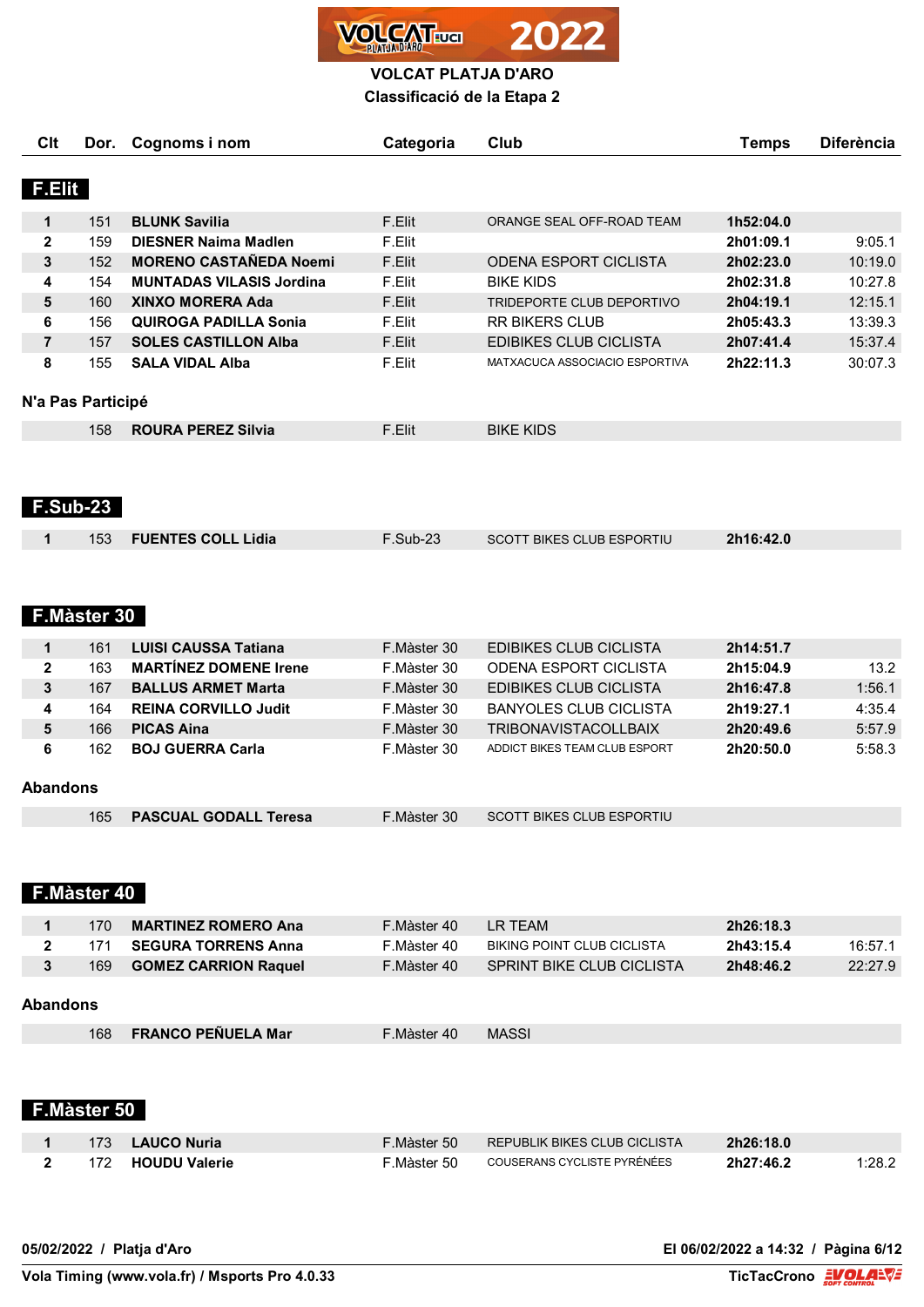**VOLCAT** ua

**VOLCAT PLATJA D'ARO**

**Classificació de la Etapa 2**

| Clt            | Dor. | Cognoms i nom                     | Categoria | Club                         | <b>Temps</b> | <b>Diferència</b> |
|----------------|------|-----------------------------------|-----------|------------------------------|--------------|-------------------|
| <b>Open</b>    |      |                                   |           |                              |              |                   |
| 1              | 598  | <b>PUJOL ESTANYOL Roger</b>       | Open      |                              | 1h57:13.6    |                   |
| $\mathbf{2}$   | 522  | <b>ESTEVE MONZÓ Adrià</b>         | Open      | PENYA CICLISTA MELIANA       | 1h57:33.3    | 19.7              |
| 3              | 650  | <b>FUGARDO CORTADA Marc</b>       | Open      |                              | 1h58:34.3    | 1:20.7            |
| 4              | 705  | <b>GARCIA HINOJOSA Albert</b>     | Open      |                              | 1h58:55.2    | 1:41.6            |
| 5              | 682  | <b>SAROUL Alain</b>               | Open      |                              | 1h58:57.8    | 1:44.2            |
| 6              | 716  | <b>GUITERAS VILA Albert</b>       | Open      | <b>BIKE MOIÀ</b>             | 1h59:07.0    | 1:53.4            |
| $\overline{7}$ | 715  | <b>ABRIL RODRIGUEZ Carlos</b>     | Open      | PENYA CICLISTA LLORET DE MAR | 2h00:11.6    | 2:58.0            |
| 8              | 580  | <b>QUERO SEGUÍ Miguel Angel</b>   | Open      |                              | 2h00:31.7    | 3:18.1            |
| 9              | 1166 | <b>ALVAREZ ORTEGA Gerard</b>      | Open      |                              | 2h03:37.8    | 6:24.2            |
| 10             | 660  | <b>XAMPENY SORIANO Marc</b>       | Open      | <b>BTT FORNELLS</b>          | 2h03:58.8    | 6:45.2            |
| 11             | 579  | <b>MANDIRAC Alexandre</b>         | Open      | <b>ATAC VTT ARAGON</b>       | 2h04:10.4    | 6:56.8            |
| 12             | 596  | <b>RIERA ALBAS LIUIS</b>          | Open      |                              | 2h04:42.0    | 7:28.4            |
| 13             | 652  | <b>ANDREU GRACIA Fernando</b>     | Open      | <b>CLUB BTT ALGAIREN</b>     | 2h04:45.4    | 7:31.8            |
| 14             | 551  | <b>MANRESA CATALA Herve</b>       | Open      | <b>BTT FORNELLS</b>          | 2h04:45.9    | 7:32.3            |
| 15             | 561  | <b>ALTARRIBA BARCENILLA Oscar</b> | Open      |                              | 2h04:46.9    | 7:33.3            |
| 16             | 586  | <b>PALMA BASTERO Omar</b>         | Open      | <b>EDIBIKES</b>              | 2h06:48.4    | 9:34.8            |
| 17             | 657  | <b>COSTA VILAR David</b>          | Open      | <b>BICICLETES TOPE</b>       | 2h07:03.9    | 9:50.3            |
| 18             | 559  | <b>MARTINEZ FUGARDO David</b>     | Open      |                              | 2h07:06.7    | 9:53.1            |
| 19             | 736  | <b>ALMOGUERA Jorge</b>            | Open      |                              | 2h07:34.1    | 10:20.5           |
| 20             | 664  | <b>VILARDELL MEMBRADO Sergi</b>   | Open      |                              | 2h09:23.5    | 12:09.9           |
| 21             | 618  | <b>PEYRA ROS Jorge</b>            | Open      |                              | 2h09:24.9    | 12:11.3           |
| 22             | 636  | <b>VESSEAU Stephan</b>            | Open      | <b>CALVISSON VTT</b>         | 2h09:28.5    | 12:14.9           |
| 23             | 555  | <b>NIETO BARBERA Adria</b>        | Open      |                              | 2h10:11.4    | 12:57.8           |
| 24             | 684  | <b>GUTIERREZ MUÑOZ Gabriel</b>    | Open      | <b>TEAM TRIRELAY</b>         | 2h10:18.8    | 13:05.2           |
| 25             | 501  | <b>ARANDA Rubén</b>               | Open      |                              | 2h10:23.5    | 13:09.9           |
| 26             | 689  | <b>BASAS PLA Salvador</b>         | Open      |                              | 2h11:00.3    | 13:46.7           |
| 27             | 666  | <b>RUZ GARCÍA Fran</b>            | Open      |                              | 2h11:01.1    | 13:47.5           |
| 28             | 589  | <b>VALLEJO SANCHEZ Alexis</b>     | Open      |                              | 2h11:11.7    | 13:58.1           |
| 29             | 558  | <b>NAVARRO Rmon</b>               | Open      |                              | 2h11:27.4    | 14:13.8           |
| 30             | 719  | <b>PIJOAN PAGES Albert</b>        | Open      |                              | 2h11:44.8    | 14:31.2           |
| 31             | 671  | <b>PASCUAL OLIVERAS Albert</b>    | Open      | <b>EDIBIKES</b>              | 2h11:46.8    | 14:33.2           |
| 32             | 578  | <b>GRABARSKI Philippe</b>         | Open      | <b>ATAC</b>                  | 2h11:47.2    | 14:33.6           |
| 33             | 539  | <b>SAMPEDRO MORÁN Luis Miguel</b> | Open      |                              | 2h12:03.2    | 14:49.6           |
| 34             | 694  | <b>PUJABET SOLANICH Sergi</b>     | Open      |                              | 2h12:21.9    | 15:08.3           |
| 35             | 607  | <b>MATEO MARTÍNEZ Oskar</b>       | Open      | <b>VINCLES</b>               | 2h12:44.0    | 15:30.4           |
| 36             | 685  | <b>PALAU MARTI Carlos</b>         | Open      |                              | 2h12:59.7    | 15:46.1           |
| 37             | 546  | <b>CUEVAS CASTELLANO Raul</b>     | Open      | <b>RIOS CYCLING CLUB</b>     | 2h13:11.1    | 15:57.5           |
| 38             | 709  | GÁZQUEZ VALERA Manel              | Open      |                              | 2h13:32.4    | 16:18.8           |
| 39             | 703  | <b>MORET PUJOL Sergi</b>          | Open      |                              | 2h13:33.8    | 16:20.2           |
| 40             | 610  | <b>VILLANUEVA Eduard</b>          | Open      | <b>SAIS BIKES</b>            | 2h13:40.2    | 16:26.6           |
| 41             | 591  | PEÑA CORNET Ricard                | Open      |                              | 2h13:40.6    | 16:27.0           |
| 42             | 19   | <b>MIQUEL COS Jordi</b>           | Open      | <b>SAIS BIKES</b>            | 2h13:52.8    | 16:39.2           |
| 43             | 573  | <b>HERRERO REÑÉ Carles</b>        | Open      |                              | 2h14:04.7    | 16:51.1           |
| 44             | 1167 | <b>MAS PONT David</b>             | Open      | UNIÓ CICLISTA OLESANA        | 2h16:10.6    | 18:57.0           |
| 45             | 614  | <b>VALVERDE SEGURA Edgar</b>      | Open      |                              | 2h16:17.0    | 19:03.4           |
| 46             | 718  | <b>CALDERÓN RAMÍREZ Marc</b>      | Open      | <b>MC TRAINING</b>           | 2h16:20.5    | 19:06.9           |
| 47             | 619  | <b>TURMO GONZALEZ Santiago</b>    | Open      |                              | 2h16:21.1    | 19:07.5           |
| 48             | 518  | <b>LLINARES LLORCA José</b>       | Open      | CC PUIG CAMPANA DE FINESTRAT | 2h16:31.5    | 19:17.9           |
| 49             | 552  | <b>PLA CUMINAL David</b>          | Open      |                              | 2h16:32.1    | 19:18.5           |
| 50             | 735  | <b>ALVAREZ RUEDA Jesús</b>        | Open      |                              | 2h16:32.7    | 19:19.1           |

**05/02/2022 / Platja d'Aro El 06/02/2022 a 14:32 / Pàgina 7/12**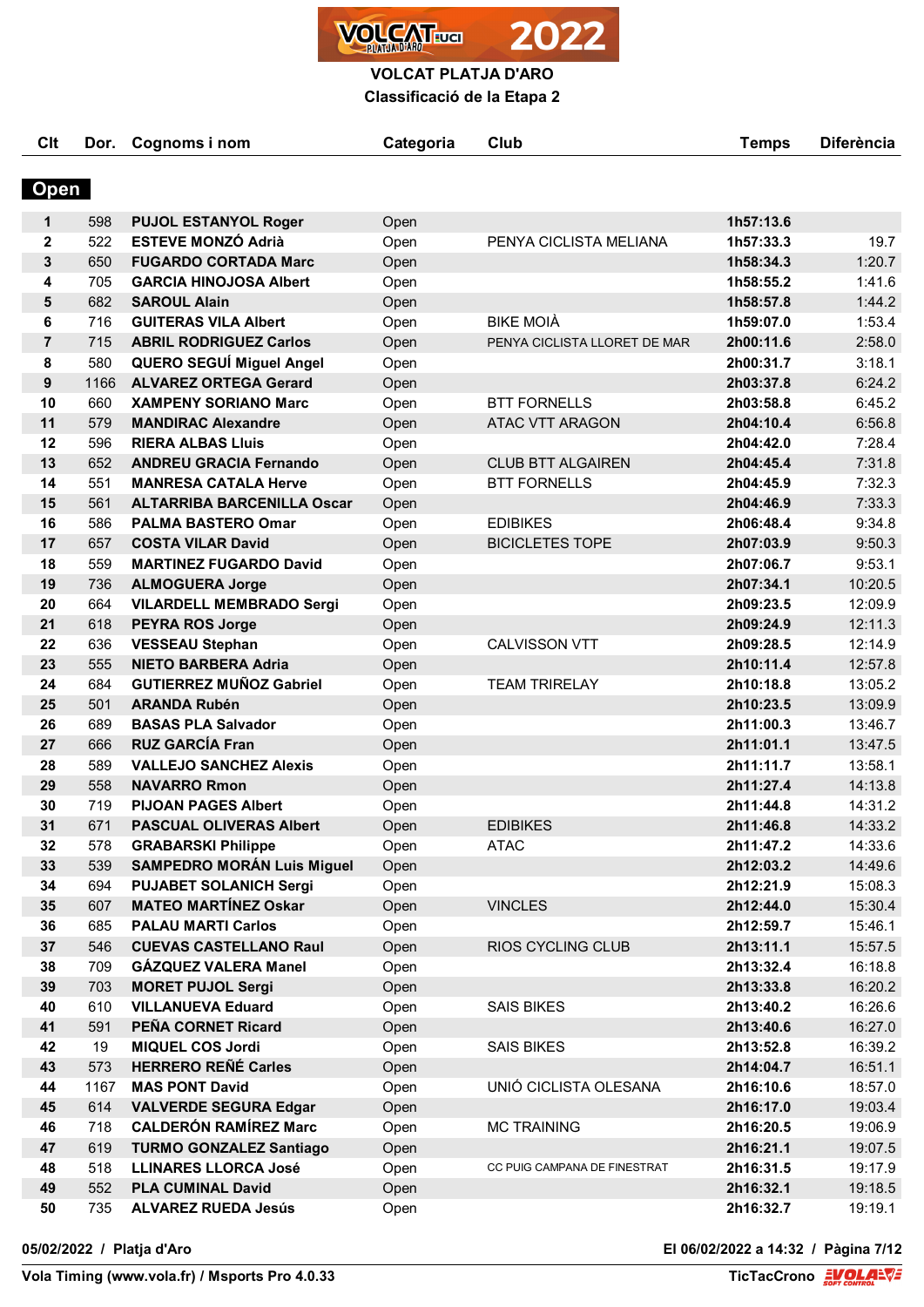

| <b>Clt</b> | Dor. | Cognoms i nom                       | Categoria | Club                             | <b>Temps</b> | <b>Diferència</b> |
|------------|------|-------------------------------------|-----------|----------------------------------|--------------|-------------------|
| 51         | 720  | <b>MORATO PUIGREFAGUT Victor</b>    | Open      |                                  | 2h16:34.7    | 19:21.1           |
| 52         | 547  | SÁNCHEZ MUÑOZ Jose Manuel           | Open      | <b>RIOS CYCLING CLUB</b>         | 2h17:46.9    | 20:33.3           |
| 53         | 568  | <b>BOVER ALEMANY Pedro Juan</b>     | Open      |                                  | 2h18:14.5    | 21:00.9           |
| 54         | 590  | <b>OLIVA VILA Marc</b>              | Open      |                                  | 2h18:16.0    | 21:02.4           |
| 55         | 738  | <b>TOLEDO CONTRERAS Willans</b>     | Open      |                                  | 2h18:17.1    | 21:03.5           |
| 56         | 641  | <b>HERNANDEZ MORENO Oscar</b>       | Open      | C.C MONTBRIÓ DEL CAMP            | 2h18:17.4    | 21:03.8           |
| 57         | 635  | <b>VESSEAU Clement</b>              | Open      | <b>CALVISSON VTT</b>             | 2h18:28.8    | 21:15.2           |
| 58         | 663  | <b>ROCABERT NADAL Jaume</b>         | Open      |                                  | 2h18:29.3    | 21:15.7           |
| 59         | 612  | <b>CABALLERO RAMIREZ Marcos</b>     | Open      |                                  | 2h18:55.5    | 21:41.9           |
| 60         | 570  | <b>TATCHÉ GURRERA Roger</b>         | Open      | SANT QUIRZE DEL VALLES CLUB PE   | 2h18:59.9    | 21:46.3           |
| 61         | 544  | <b>MARTINEZ SANCHEZ Carlos</b>      | Open      | <b>02 SPORTS</b>                 | 2h19:16.3    | 22:02.7           |
| 62         | 648  | <b>BACO Joan Manuel</b>             | Open      | <b>NARBONNE</b>                  | 2h19:16.6    | 22:03.0           |
| 63         | 655  | <b>LOZANO SOLE David</b>            | Open      |                                  | 2h19:58.3    | 22:44.7           |
| 64         | 683  | <b>LAGUNA Iñigo</b>                 | Open      |                                  | 2h20:02.6    | 22:49.0           |
| 65         | 549  | <b>ROIG BONET Mariano</b>           | Open      | <b>BASE ESPORT</b>               | 2h20:03.3    | 22:49.7           |
| 66         | 681  | <b>SEGÓN BALIUS Pablo</b>           | Open      |                                  | 2h20:06.6    | 22:53.0           |
| 67         | 721  | <b>IGLESIAS VERNET Roman</b>        | Open      |                                  | 2h20:08.6    | 22:55.0           |
| 68         | 629  | <b>PUJOLS JUTGLÀ David</b>          | Open      | <b>APST</b>                      | 2h20:09.8    | 22:56.2           |
| 69         | 557  | <b>SUREDA Sergi</b>                 | Open      |                                  | 2h20:24.7    | 23:11.1           |
| 70         | 595  | <b>ROMÁN CARRERAS Daniel</b>        | Open      |                                  | 2h20:37.6    | 23:24.0           |
| 71         | 677  | <b>DEN TEK Adrie</b>                | Open      |                                  | 2h20:43.8    | 23:30.2           |
| 72         | 667  | <b>FAURA GARCIA Joel</b>            | Open      | C.C.TORREGROSSA                  | 2h20:51.2    | 23:37.6           |
| 73         | 517  | <b>MOLINA ROBLES Antonio</b>        | Open      | <b>FERROBIKERS</b>               | 2h21:06.4    | 23:52.8           |
| 74         | 697  | <b>ROJAS SAÑA Marc</b>              | Open      | <b>ESPORT CICLISTA GIRONELLA</b> | 2h21:07.6    | 23:54.0           |
| 75         | 640  | <b>FERNANDEZ CASAS Jose Antonio</b> | Open      |                                  | 2h21:08.4    | 23:54.8           |
| 76         | 541  | <b>ZAMORA Maximiliano</b>           | Open      | <b>BASE SPORT</b>                | 2h21:18.4    | 24:04.8           |
| 77         | 712  | <b>MCHUGH Sally</b>                 | Open      |                                  | 2h21:47.0    | 24:33.4           |
| 78         | 545  | <b>GEIRA BORT Adolfo</b>            | Open      |                                  | 2h22:02.1    | 24:48.5           |
| 79         | 511  | <b>AIXALA TIRADO Jordi</b>          | Open      |                                  | 2h22:08.5    | 24:54.9           |
| 80         | 1159 | <b>FENOY PETIT Jordi</b>            | Open      |                                  | 2h22:10.5    | 24:56.9           |
| 81         | 613  | <b>SAURA MARTINEZ Pedro</b>         | Open      |                                  | 2h22:34.3    | 25:20.7           |

 525 **HIDALGO GÓMEZ Sergio** Open **2h24:32.4** 27:18.8 654 **LOZANO RUSTARAZO Manuel** Open **2h24:44.3** 27:30.7 673 **GONZALEZ ABREGO Hilario** Open PROBIKE **2h24:44.7** 27:31.1 584 **HERNANDEZ MAÑAS Pol** Open **2h24:46.7** 27:33.1 554 **PASCUAL GARCIA Gerard** Open **2h24:50.1** 27:36.5 1162 **CANALS CAMPS David** Open **2h25:01.7** 27:48.1 710 **PUYUELO ROCA Albert** Open **2h25:24.6** 28:11.0 665 **MARTIN TORREJIN Pablo** Open BASE SPORT **2h25:57.3** 28:43.7 625 **PÉREZ PÉREZ Lluís** Open **2h26:37.0** 29:23.4

533 **CASAMIAN TORMO José María** Open **2h27:24.9** 30:11.3

 532 **LLADÓ GARRIGA Guillermo** Open TRIFANATICS **2h23:10.1** 25:56.5 658 **BATLLES VALLS Albert** Open **2h23:18.8** 26:05.2 642 **FRANÇOIS Sicot** Open MURET CYCLISTE **2h23:27.6** 26:14.0 628 **OTERO FRIAZA Jose Manuel** Open CLUB SPORTIU BIKE TANDEM **2h23:58.5** 26:44.9 530 **CORBELLA CASTILLEJO Pol** Open **2h23:59.1** 26:45.5 576 **SENTENAC Pascal** Open COUSERANS CYCLISTE **2h24:02.6** 26:49.0 647 **DUCOS Thierry** Open COUSERANS CYCLISTE PYRENEES **2h24:17.3** 27:03.7 699 **CALDENTEY FRONTERA Jordi** Open QROMIA CYCLING CLUB **2h24:23.4** 27:09.8 632 **CORREA MARTIN Jose Antonio** Open QROMIA CC **2h24:26.8** 27:13.2 604 **GOST JUAN Lorenzo** Open QROMIA CYCLING CLUB **2h24:27.1** 27:13.5 560 **GODOY FERNÁNDEZ Cristian** Open CCQROMIA **2h24:27.4** 27:13.8

**05/02/2022 / Platja d'Aro El 06/02/2022 a 14:32 / Pàgina 8/12**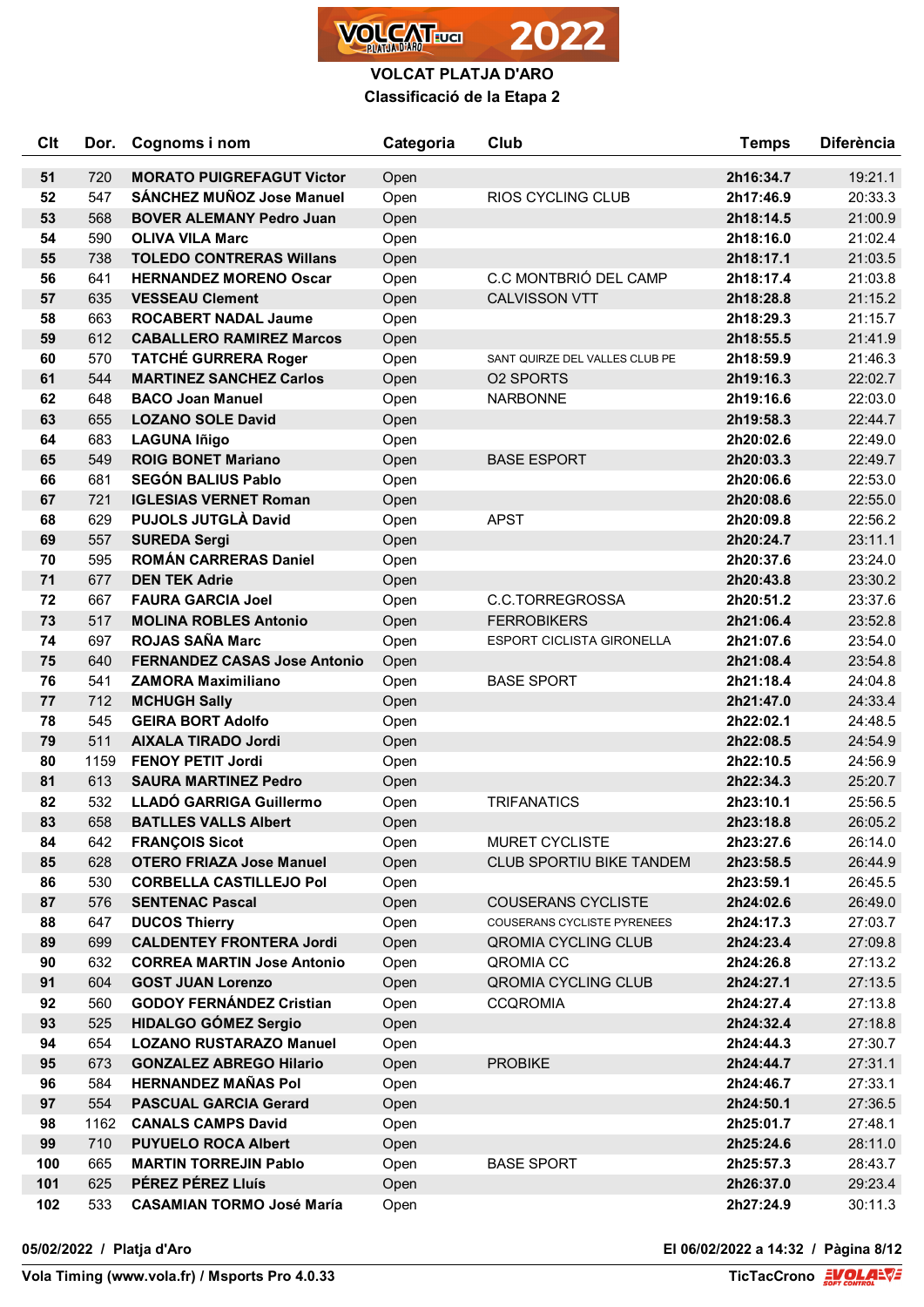

| <b>Clt</b> | Dor. | Cognoms i nom                         | Categoria | Club                            | <b>Temps</b> | <b>Diferència</b> |
|------------|------|---------------------------------------|-----------|---------------------------------|--------------|-------------------|
| 103        | 695  | <b>RAMOS MACIAS Jordi</b>             | Open      |                                 | 2h27:39.0    | 30:25.4           |
| 104        | 553  | <b>MELLADO FERNANDEZ Adria</b>        | Open      |                                 | 2h27:58.3    | 30:44.7           |
| 105        | 507  | <b>CHORQUES LÓPEZ Luis Miguel</b>     | Open      |                                 | 2h27:58.7    | 30:45.1           |
| 106        | 649  | <b>CHESA VELA David</b>               | Open      |                                 | 2h28:19.1    | 31:05.5           |
| 107        | 714  | <b>BERTRAN I GRÍFOLS Núria</b>        | Open      |                                 | 2h28:19.9    | 31:06.3           |
| 108        | 505  | <b>RECASENS SUAREZ Jordi</b>          | Open      |                                 | 2h28:49.9    | 31:36.3           |
| 109        | 509  | <b>ANDREU GARRIGA Josep</b>           | Open      |                                 | 2h29:20.4    | 32:06.8           |
| 110        | 503  | <b>RIOLA COLET Ignasi</b>             | Open      |                                 | 2h29:20.8    | 32:07.2           |
| 111        | 504  | <b>JIMENEZ MARCO Carlos</b>           | Open      |                                 | 2h29:21.3    | 32:07.7           |
| 112        | 637  | <b>ARANCE LOPEZ Daniel</b>            | Open      |                                 | 2h31:34.1    | 34:20.5           |
| 113        | 622  | <b>ALVEAR JODAR Francisco Javier</b>  | Open      | <b>MTBIKER'S</b>                | 2h31:48.8    | 34:35.2           |
| 114        | 565  | <b>SOLA GRANCHA Oriol</b>             | Open      | UNIÓ CICLISTA LES FRANQUESES    | 2h31:49.2    | 34:35.6           |
| 115        | 531  | <b>RAMISA ALIGUÉ Jaume</b>            | Open      | VERROS DEL LLÚPOL               | 2h31:50.0    | 34:36.4           |
| 116        | 550  | <b>LEO RAMIRO Ivan</b>                | Open      | RIOS CYCLING CLUB               | 2h31:53.3    | 34:39.7           |
| 117        | 680  | <b>NIEVAS SORIA Albert</b>            | Open      |                                 | 2h32:10.5    | 34:56.9           |
| 118        | 1150 | <b>GARDELLE Xavier</b>                | Open      | <b>GSC BLAGNAC VELOSPORT 31</b> | 2h32:20.4    | 35:06.8           |
| 119        | 515  | <b>RODRIGUEZ PLANA Marc</b>           | Open      |                                 | 2h34:01.9    | 36:48.3           |
| 120        | 514  | <b>XIFRA TORRENT Sergi</b>            | Open      |                                 | 2h34:02.5    | 36:48.9           |
| 121        | 563  | <b>BOSCH CANA Joan</b>                | Open      |                                 | 2h34:03.1    | 36:49.5           |
| 122        | 704  | <b>MEDRANO ARJONA Albert</b>          | Open      |                                 | 2h34:05.6    | 36:52.0           |
| 123        | 711  | <b>AMAT VILARO Toni</b>               | Open      |                                 | 2h34:11.4    | 36:57.8           |
| 124        | 581  | <b>RIVERA ALCARIO Sergio</b>          | Open      |                                 | 2h34:39.9    | 37:26.3           |
| 125        | 526  | <b>VALENZUELA ARIAS Jose</b>          | Open      |                                 | 2h34:50.3    | 37:36.7           |
| 126        | 601  | ROCABAYERA ROJO Sergi                 | Open      | <b>CLUB ESPORTIU VINCLES</b>    | 2h34:54.0    | 37:40.4           |
| 127        | 1151 | <b>MORENO MORENO Sergio</b>           | Open      | LOS CHIVOS                      | 2h36:42.3    | 39:28.7           |
| 128        | 1152 | <b>GARCIA PEREZ Pedro</b>             | Open      | LOS CHIVOS                      | 2h36:43.6    | 39:30.0           |
| 129        | 678  | <b>GARNIER Nicolas</b>                | Open      |                                 | 2h37:39.5    | 40:25.9           |
| 130        | 633  | <b>SOLIS AYALA Jose</b>               | Open      |                                 | 2h37:52.5    | 40:38.9           |
| 131        | 605  | <b>BORIA SERRANO Guifre</b>           | Open      | <b>RUNNERS PREIXANA</b>         | 2h38:03.3    | 40:49.7           |
| 132        | 659  | <b>ROBERT-LAGIER Lionel</b>           | Open      | <b>VC HAUT LIGNON</b>           | 2h38:16.9    | 41:03.3           |
| 133        | 737  | <b>CORBELLA CASTILLEJO Gerard</b>     | Open      |                                 | 2h38:24.8    | 41:11.2           |
| 134        | 626  | <b>LARA FERNÁNDEZ Sergio</b>          | Open      | PENYA CICLISTA CENTELLES        | 2h39:16.5    | 42:02.9           |
| 135        | 556  | <b>MORALES CALVO Rubén</b>            | Open      |                                 | 2h39:30.5    | 42:16.9           |
| 136        | 700  | <b>CABANNES Joel</b>                  | Open      |                                 | 2h39:31.8    | 42:18.2           |
| 137        | 668  | <b>VILA BATALLA Maria</b>             | Open      | <b>SCOTT BIKES</b>              | 2h39:50.7    | 42:37.1           |
| 138        | 627  | <b>GARCIA DUEÑAS Adria</b>            | Open      |                                 | 2h40:12.8    | 42:59.2           |
| 139        | 643  | <b>GONZÁLEZ MOLERO Víctor</b>         | Open      |                                 | 2h40:15.6    | 43:02.0           |
| 140        | 645  | <b>INGLÉS RUÍZ Enric</b>              | Open      |                                 | 2h40:16.3    | 43:02.7           |
| 141        | 644  | <b>MARÍ JUSTE Víctor</b>              | Open      |                                 | 2h40:17.6    | 43:04.0           |
| 142        | 594  | <b>ROSELL CORTADELLAS Bet</b>         | Open      |                                 | 2h40:49.5    | 43:35.9           |
| 143        | 623  | <b>SAENZ REBOLLO Francisco Javier</b> | Open      | <b>IMPARABLES CLUB CICLISTA</b> | 2h40:50.6    | 43:37.0           |
| 144        | 698  | <b>MORALES PLANELL Sergio</b>         | Open      | SANT CUGAT CLUB CICLISTA 2013   | 2h40:53.5    | 43:39.9           |
| 145        | 701  | <b>GÓMEZ MEDINA Alexis</b>            | Open      |                                 | 2h40:57.2    | 43:43.6           |
| 146        | 569  | <b>BUCH SAINZ Edgar</b>               | Open      |                                 | 2h41:11.0    | 43:57.4           |
| 147        | 669  | <b>SENDRA SALA Toni</b>               | Open      | <b>SCOTT BIKES</b>              | 2h42:47.8    | 45:34.2           |
| 148        | 567  | <b>VAN CALSTEREN Jimmy</b>            | Open      |                                 | 2h43:50.0    | 46:36.4           |
| 149        | 543  | DE BARUTELL TRAVÉ Carles              | Open      |                                 | 2h43:51.6    | 46:38.0           |
| 150        | 512  | PAÜL OLIVA Isaac                      | Open      | THE CYCLEBOX CREW               | 2h43:53.1    | 46:39.5           |
| 151        | 696  | <b>GUDIN Miguel</b>                   | Open      | <b>MEGABICI</b>                 | 2h43:55.0    | 46:41.4           |
| 152        | 1156 | <b>MARTÍN LÓPEZ Eloy</b>              | Open      |                                 | 2h44:32.8    | 47:19.2           |
| 153        | 502  | <b>MACIAS Ivan</b>                    | Open      |                                 | 2h45:09.4    | 47:55.8           |
| 154        | 608  | <b>VILARDELL PARÉS Sílvia</b>         | Open      | <b>VINCLES</b>                  | 2h45:15.3    | 48:01.7           |

**05/02/2022 / Platja d'Aro El 06/02/2022 a 14:32 / Pàgina 9/12**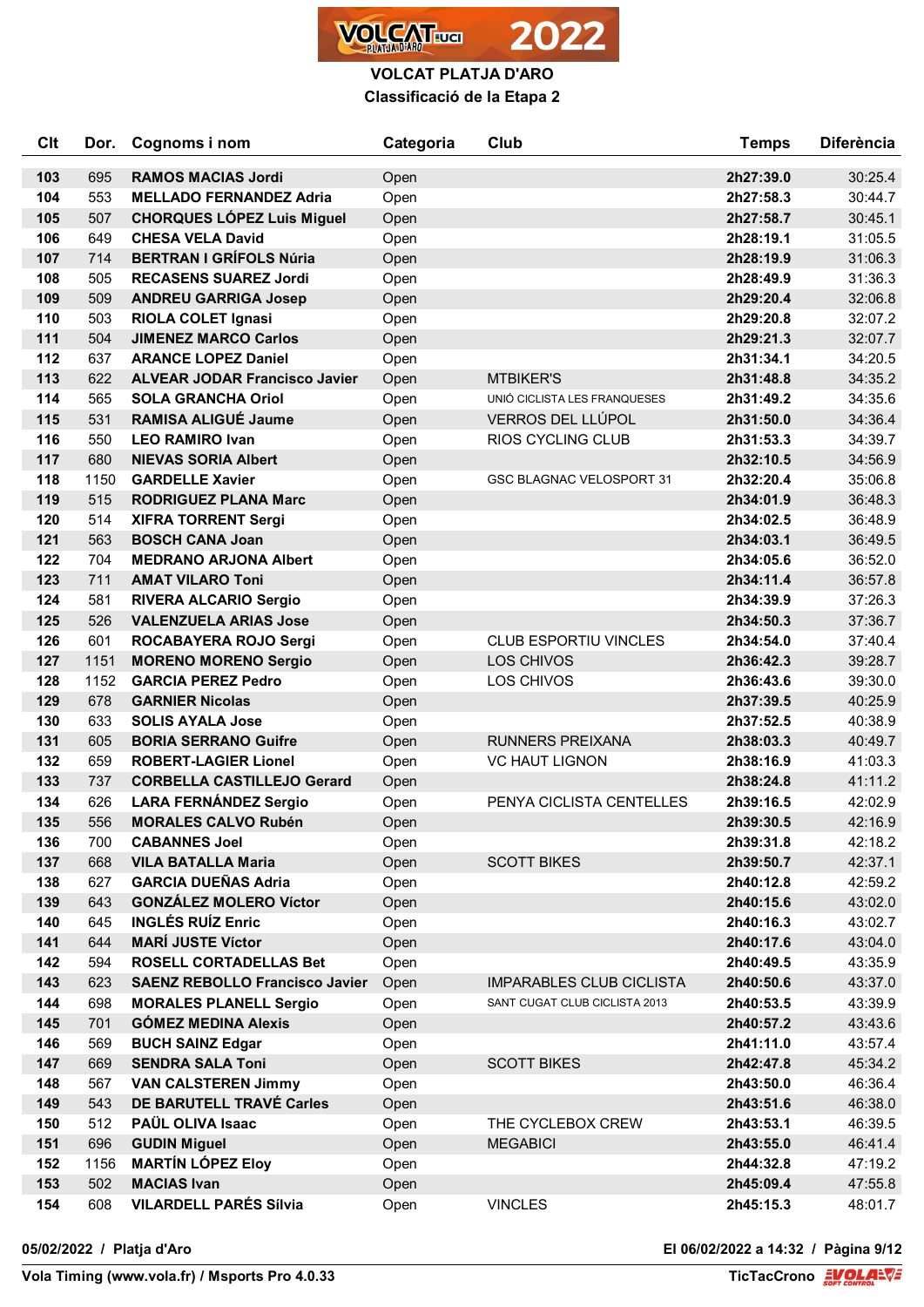

# **VOLCAT PLATJA D'ARO Classificació de la Etapa 2**

| Clt | Dor. | Cognoms i nom                        | Categoria                    | Club                           | <b>Temps</b> | <b>Diferència</b> |
|-----|------|--------------------------------------|------------------------------|--------------------------------|--------------|-------------------|
| 155 | 1158 | <b>QUINNEY Lewis Michael</b>         | Open                         |                                | 2h45:40.1    | 48:26.5           |
| 156 | 564  | <b>MONTSERRAT MONTULL Albert</b>     | Open                         |                                | 2h45:55.9    | 48:42.3           |
| 157 | 523  | <b>SUCHANECKI Nicolas</b>            | <b>CS SALLEBOEUF</b><br>Open |                                | 2h45:57.6    | 48:44.0           |
| 158 | 653  | <b>GAJON FLETA Andrés</b>            | Open                         | <b>BTT ALGAIREN</b>            | 2h45:59.0    | 48:45.4           |
| 159 | 631  | LÓPEZ GARCÍA Juan                    | Open                         |                                | 2h47:46.8    | 50:33.2           |
| 160 | 686  | <b>RUBIO BUCHACA Guillem</b>         | Open                         |                                | 2h48:09.5    | 50:55.9           |
| 161 | 717  | <b>TEIXIDOR Marti</b>                | Open                         | <b>EDIBIKES</b>                | 2h48:21.2    | 51:07.6           |
| 162 | 688  | <b>MOURY Cyril</b>                   | Open                         | <b>TRYSSINGEAUX</b>            | 2h48:54.8    | 51:41.2           |
| 163 | 508  | <b>TOMAS RIBES Carles</b>            | Open                         |                                | 2h49:04.5    | 51:50.9           |
| 164 | 651  | <b>DELTORO SASTRE Christian</b>      | Open                         |                                | 2h49:07.7    | 51:54.1           |
| 165 | 679  | <b>MORENO FENUTRÍA David</b>         | Open                         |                                | 2h49:18.4    | 52:04.8           |
| 166 | 672  | <b>PEDROSA OLLER Carlos</b>          | Open                         | C.C. RATPENAT                  | 2h49:23.1    | 52:09.5           |
| 167 | 638  | <b>GONZÁLEZ DE DIEGO Marc</b>        | Open                         |                                | 2h49:28.4    | 52:14.8           |
| 168 | 1165 | <b>RIBA GORINA Jordi</b>             | Open                         | <b>BTT MATADEPERA</b>          | 2h50:51.1    | 53:37.5           |
| 169 | 662  | <b>VALLEJO COSTA Ester</b>           | Open                         | TORELLO C.C.                   | 2h51:03.2    | 53:49.6           |
| 170 | 661  | <b>PADROS SANCHEZ Jaume</b>          | Open                         | TORELLO C.C.                   | 2h51:04.4    | 53:50.8           |
| 171 | 540  | <b>CALDERÓN BARREIRO Sebastián</b>   | Open                         | <b>MALARRUTA</b>               | 2h51:31.3    | 54:17.7           |
| 172 | 617  | <b>MULLER Arthur</b>                 | Open                         | CRABBE TOITURES - C.C. CHEVIGN | 2h51:46.3    | 54:32.7           |
| 173 | 520  | <b>ANDUJAR MUNS Xavier</b>           | Open                         | 0%TALENTO 100%SENTIMIENTO      | 2h51:48.4    | 54:34.8           |
| 174 | 1168 | <b>BARBERI LARA Roger</b>            | Open                         |                                | 2h52:07.7    | 54:54.1           |
| 175 | 1161 | <b>GURT AYATS Francesc</b>           | Open                         |                                | 2h52:19.6    | 55:06.0           |
| 176 | 1169 | <b>BORREGO CASADO José Manuel</b>    | Open                         |                                | 2h52:46.4    | 55:32.8           |
| 177 | 513  | <b>MORRERES PRIM Núria</b>           | Open                         | THE CYCLEBOX CREW              | 2h52:59.8    | 55:46.2           |
| 178 | 1153 | <b>BOSACOMA ARMORA Marc</b>          | Open                         |                                | 2h54:32.6    | 57:19.0           |
| 179 | 675  | <b>SAZATORNIL GONZALEZ David</b>     | Open                         |                                | 2h55:12.6    | 57:59.0           |
| 180 | 639  | <b>MOYA ZEPEDA Luis</b>              | Open                         |                                | 2h55:31.4    | 58:17.8           |
| 181 | 572  | <b>MONTEAGUDO ALAMEDA Ismael</b>     | Open                         |                                | 2h55:39.4    | 58:25.8           |
| 182 | 571  | <b>FRAILE ORDAX David</b>            | Open                         |                                | 2h58:45.4    | 1h01:31.8         |
| 183 | 585  | <b>RESTA MARTI Joan</b>              | Open                         |                                | 3h01:23.7    | 1h04:10.1         |
| 184 | 1154 | <b>CAPARRÓS SANTIAGO Daniel</b>      | Open                         | PLANIFICAT C.T.                | 3h01:58.6    | 1h04:45.0         |
| 185 | 690  | <b>ARMENDÁRIZ FRAGA Carlos</b>       | Open                         | <b>BIKING POINT</b>            | 3h04:31.4    | 1h07:17.8         |
| 186 | 536  | <b>PULIDO PI Miquel</b>              | Open                         | <b>GRUP CICLISTA JUNCOSA</b>   | 3h04:42.0    | 1h07:28.4         |
| 187 | 537  | LLEVADOT LLAURADÓ Ramon              | Open                         | <b>GRUP CICLISTA JUNCOSA</b>   | 3h04:43.5    | 1h07:29.9         |
| 188 | 510  | <b>QUILEZ MIRET Esther</b>           | Open                         |                                | 3h05:58.0    | 1h08:44.4         |
| 189 | 687  | <b>ROCHON Aurélie</b>                | Open                         | <b>TRYSSINGEAUX</b>            | 3h06:20.1    | 1h09:06.5         |
| 190 | 611  | <b>BENAVENTE MUÑOZ Daniel</b>        | Open                         |                                | 3h08:10.7    | 1h10:57.1         |
| 191 | 1163 | RÍOS VARELA Mónica                   | Open                         | CE <sub>Z5</sub>               | 3h12:39.1    | 1h15:25.5         |
| 192 | 707  | <b>MAÑACH PORTELLA David</b>         | Open                         | <b>EDIBIKES</b>                | 3h13:30.2    | 1h16:16.6         |
| 193 | 708  | <b>OLIVER PASTORET Estel</b>         | Open                         | <b>EDIBIKES</b>                | 3h13:30.8    | 1h16:17.2         |
| 194 | 1164 | <b>COUFAL Ivan</b>                   | Open                         |                                | 3h15:22.1    | 1h18:08.5         |
| 195 | 620  | <b>MORENO MORENO Roberto</b>         | Open                         |                                | 3h17:15.0    | 1h20:01.4         |
| 196 | 599  | <b>MASOLIVER PEREIRA Juan Ramon</b>  | Open                         |                                | 3h17:51.0    | 1h20:37.4         |
| 197 | 597  | <b>GIMÉNEZ GABARRÓ Sergi</b>         | Open                         |                                | 3h18:26.1    | 1h21:12.5         |
| 198 | 702  | <b>ABAD MERCADO Aleix</b>            | Open                         |                                | 3h21:46.6    | 1h24:33.0         |
| 199 | 506  | <b>MARTÍNEZ RODRÍGUEZ Sergio</b>     | Open                         |                                | 3h21:46.9    | 1h24:33.3         |
| 200 | 621  | <b>TOLSÁ BERNABEU José Francisco</b> | Open                         |                                | 3h21:56.2    | 1h24:42.6         |
| 201 | 588  | <b>BATHAOUI Ayman</b>                | Open                         |                                | 3h24:52.2    | 1h27:38.6         |
| 202 | 1157 | <b>MARTIN RIERA Xavi</b>             | Open                         |                                | 3h34:55.3    | 1h37:41.7         |
| 203 | 574  | <b>JIMÉNEZ BURGUEÑO Pol</b>          | Open                         |                                | 3h37:19.7    | 1h40:06.1         |
| 204 | 528  | NIUBÓ GASTÓ Francesc                 | Open                         |                                | 3h37:45.7    | 1h40:32.1         |
| 205 | 527  | <b>WILHELMI GARCIA Xavier</b>        | Open                         |                                | 3h37:47.1    | 1h40:33.5         |

**05/02/2022 / Platja d'Aro El 06/02/2022 a 14:32 / Pàgina 10/12**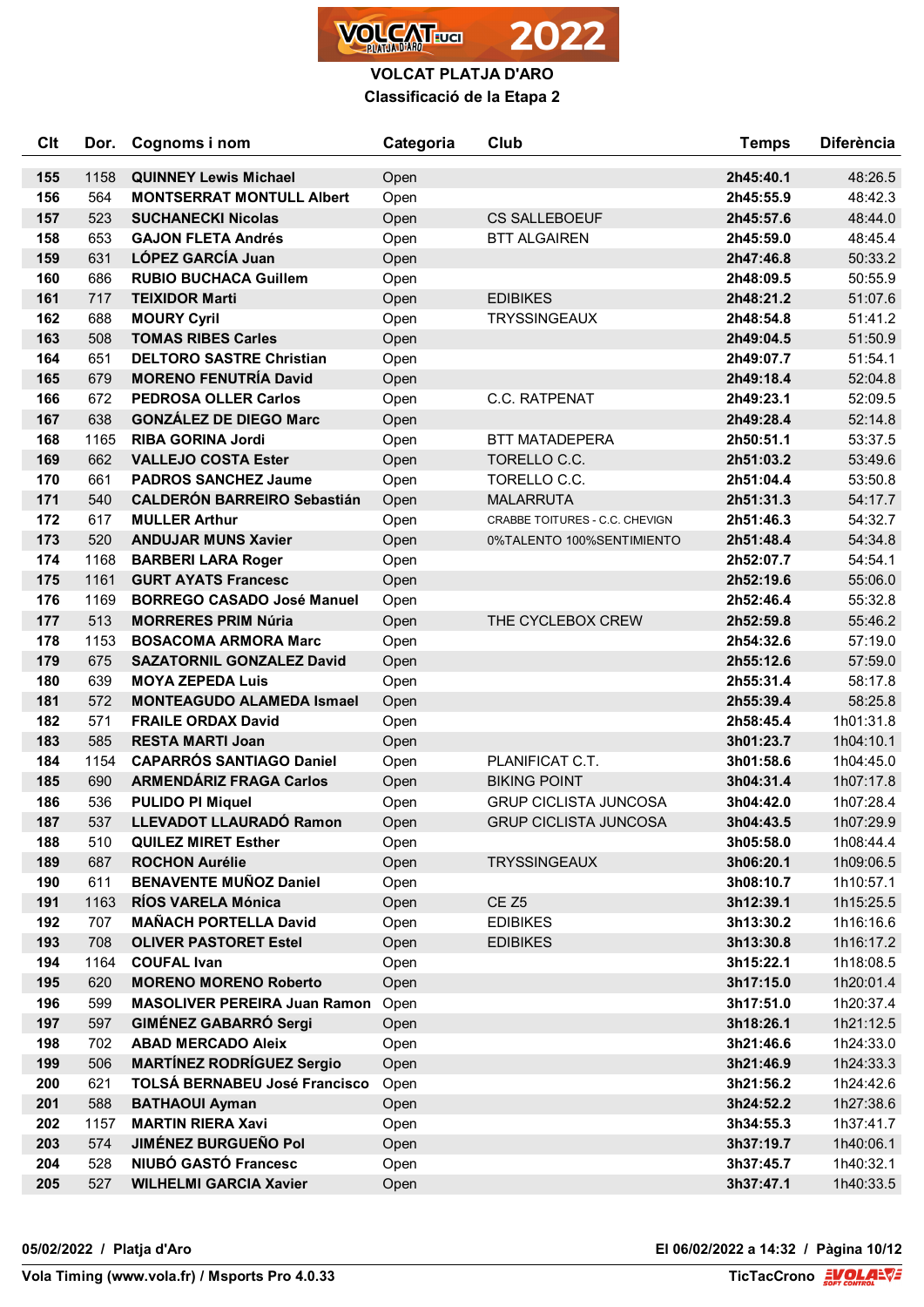

**Classificació de la Etapa 2**

|          | Cit Dor. Cognoms i nom | Categoria Club | <b>Temps</b> | <b>Diferència</b> |
|----------|------------------------|----------------|--------------|-------------------|
| Abandons |                        |                |              |                   |

**MUNNE BIOSCA Artur** Open

# **Open Duo**

| 817 | <b>SANT GRAU</b>                                                                                                      | Open Duo                                                                                                                                                                                                                  |                                                                                                                      | 1h56:38.8                                     |                                                                                                                                |
|-----|-----------------------------------------------------------------------------------------------------------------------|---------------------------------------------------------------------------------------------------------------------------------------------------------------------------------------------------------------------------|----------------------------------------------------------------------------------------------------------------------|-----------------------------------------------|--------------------------------------------------------------------------------------------------------------------------------|
| 809 | <b>ELS BARRETINES</b>                                                                                                 | JUFRÉ CYCLING<br>Open Duo                                                                                                                                                                                                 |                                                                                                                      | 1h57:10.4                                     | 31.6                                                                                                                           |
| 812 | <b>BLAI BIKES TEAM</b>                                                                                                | Open Duo                                                                                                                                                                                                                  |                                                                                                                      | 1h59:11.8                                     | 2:33.0                                                                                                                         |
| 850 | <b>GUALEMANY MTB TEAM</b>                                                                                             | Open Duo<br>FES BICI IGUALADA CLUB CICLIST                                                                                                                                                                                |                                                                                                                      | 1h59:12.9                                     | 2:34.1                                                                                                                         |
| 815 | <b>CYCLING NO LIMIT</b>                                                                                               | CARDEDEU CLUB CICLISTA<br>Open Duo                                                                                                                                                                                        |                                                                                                                      | 1h59:37.7                                     | 2:58.9                                                                                                                         |
| 843 | <b>ROCABIKE</b>                                                                                                       | Open Duo                                                                                                                                                                                                                  | <b>ROCABIKE</b>                                                                                                      | 2h00:30.0                                     | 3:51.2                                                                                                                         |
| 847 | <b>IRONTECH TECNIC MENDIZ AMBISIS</b>                                                                                 | Open Duo                                                                                                                                                                                                                  | FORNELLS DE LA SELVA CLUB BTT                                                                                        | 2h05:37.8                                     | 8:59.0                                                                                                                         |
| 825 | <b>TEAM FALOMI</b>                                                                                                    | Open Duo                                                                                                                                                                                                                  | <b>CLUB CERDANYA PIRINEUS</b>                                                                                        | 2h05:50.2                                     | 9:11.4                                                                                                                         |
| 849 | <b>LA FORESTIERE</b>                                                                                                  | Open Duo                                                                                                                                                                                                                  | <b>LA FORESTIERE</b>                                                                                                 | 2h07:17.2                                     | 10:38.4                                                                                                                        |
| 851 | i <sup>2</sup>                                                                                                        | Open Duo                                                                                                                                                                                                                  |                                                                                                                      | 2h07:24.2                                     | 10:45.4                                                                                                                        |
| 848 | <b>LOBOS</b>                                                                                                          | Open Duo                                                                                                                                                                                                                  | <b>BTT MATADEPERA</b>                                                                                                | 2h07:39.3                                     | 11:00.5                                                                                                                        |
| 841 | <b>CORRATEC - VIC SPORTS TEAM MAS</b>                                                                                 | Open Duo                                                                                                                                                                                                                  |                                                                                                                      | 2h07:56.0                                     | 11:17.2                                                                                                                        |
| 805 | <b>CLUB CICLISTA CADRETE</b>                                                                                          | Open Duo                                                                                                                                                                                                                  | <b>CLUB CICLISTA CADRETE</b>                                                                                         | 2h08:39.2                                     | 12:00.4                                                                                                                        |
| 832 | <b>RUSTIDETS</b>                                                                                                      | Open Duo                                                                                                                                                                                                                  | <b>TGCBINN</b>                                                                                                       | 2h12:19.3                                     | 15:40.5                                                                                                                        |
| 842 | <b>C.T. ESPORTRISSIM</b>                                                                                              | Open Duo                                                                                                                                                                                                                  | SANT CUGAT C.C. 2013                                                                                                 | 2h20:27.6                                     | 23:48.8                                                                                                                        |
| 823 | <b>IPA TEAM</b>                                                                                                       | Open Duo                                                                                                                                                                                                                  | <b>CCBAIXTER</b>                                                                                                     | 2h23:51.6                                     | 27:12.8                                                                                                                        |
|     | <b>TEAM PALOMITAS</b>                                                                                                 | Open Duo                                                                                                                                                                                                                  |                                                                                                                      | 2h25:02.4                                     | 28:23.6                                                                                                                        |
| 833 | <b>EA TEAM</b>                                                                                                        | Open Duo                                                                                                                                                                                                                  |                                                                                                                      | 2h25:10.8                                     | 28:32.0                                                                                                                        |
| 837 | <b>OXIGEN INTERIORS</b>                                                                                               | Open Duo                                                                                                                                                                                                                  |                                                                                                                      | 2h30:09.2                                     | 33:30.4                                                                                                                        |
| 816 | <b>AYATS CYCLES</b>                                                                                                   | Open Duo                                                                                                                                                                                                                  | <b>AYATS CYCLES</b>                                                                                                  | 2h32:35.9                                     | 35:57.1                                                                                                                        |
| 836 | <b>CAÇAWAINERS</b>                                                                                                    | Open Duo                                                                                                                                                                                                                  |                                                                                                                      | 2h32:39.3                                     | 36:00.5                                                                                                                        |
|     | <b>TEAM JOE</b>                                                                                                       | Open Duo                                                                                                                                                                                                                  | CLUB CICLISTA CORRÓ D'AMUNT                                                                                          | 2h33:33.8                                     | 36:55.0                                                                                                                        |
|     | <b>BICICLETES ESTEVE</b>                                                                                              | Open Duo                                                                                                                                                                                                                  |                                                                                                                      | 2h33:42.0                                     | 37:03.2                                                                                                                        |
|     |                                                                                                                       | Open Duo                                                                                                                                                                                                                  | MRT CYCLING CLUB MALGRAT                                                                                             |                                               | 39:31.5                                                                                                                        |
|     |                                                                                                                       |                                                                                                                                                                                                                           |                                                                                                                      |                                               | 39:56.4                                                                                                                        |
|     | <b>TT2BIKE</b>                                                                                                        | Open Duo                                                                                                                                                                                                                  |                                                                                                                      | 2h36:41.1                                     | 40:02.3                                                                                                                        |
|     | <b>TEAM TRIRELAY</b>                                                                                                  | Open Duo                                                                                                                                                                                                                  |                                                                                                                      |                                               | 40:47.7                                                                                                                        |
|     | <b>LUPETZETA</b>                                                                                                      |                                                                                                                                                                                                                           |                                                                                                                      | 2h45:15.9                                     | 48:37.1                                                                                                                        |
|     |                                                                                                                       |                                                                                                                                                                                                                           |                                                                                                                      |                                               | 50:46.7                                                                                                                        |
|     | <b>SEGUIM!</b>                                                                                                        |                                                                                                                                                                                                                           |                                                                                                                      | 2h49:34.9                                     | 52:56.1                                                                                                                        |
|     | <b>CHOCOLATE CROISSANT FACTORY</b>                                                                                    |                                                                                                                                                                                                                           |                                                                                                                      |                                               | 56:36.8                                                                                                                        |
|     |                                                                                                                       |                                                                                                                                                                                                                           |                                                                                                                      |                                               | 57:41.2                                                                                                                        |
|     |                                                                                                                       |                                                                                                                                                                                                                           |                                                                                                                      |                                               | 1h00:01.0                                                                                                                      |
|     |                                                                                                                       | Open Duo                                                                                                                                                                                                                  |                                                                                                                      | 3h02:01.9                                     | 1h05:23.1                                                                                                                      |
|     |                                                                                                                       |                                                                                                                                                                                                                           |                                                                                                                      |                                               | 1h16:14.1                                                                                                                      |
|     |                                                                                                                       |                                                                                                                                                                                                                           |                                                                                                                      |                                               | 1h17:49.3                                                                                                                      |
|     |                                                                                                                       |                                                                                                                                                                                                                           |                                                                                                                      |                                               | 1h39:30.8                                                                                                                      |
|     | 828<br>811<br>810<br>807<br>801<br>814<br>830<br>827<br>838<br>806<br>831<br>808<br>844<br>1102<br>813<br>818<br>1101 | <b>BICIMANDURRIES</b><br><b>ISLA TORTUGA</b><br><b>GMRI BIKE TEAM</b><br><b>XAVI XL</b><br>JORDI&POL<br><b>BICI MARKET GIRONA</b><br><b>RICCIE E POVERY FACTORY RACING</b><br><b>THEHANGOVERS</b><br><b>DE MIR FERRER</b> | Open Duo<br>Open Duo<br>Open Duo<br>Open Duo<br>Open Duo<br>Open Duo<br>Open Duo<br>Open Duo<br>Open Duo<br>Open Duo | <b>BICICLETES ESTEVE</b><br><b>BICISPRINT</b> | 2h36:10.3<br>2h36:35.2<br>2h37:26.5<br>2h47:25.5<br>2h53:15.6<br>2h54:20.0<br>2h56:39.8<br>3h12:52.9<br>3h14:28.1<br>3h36:09.6 |

# **Open Duo Mixte**

| 846. | <b>CLUB ESPORTIU MOSSOS ESQUADRA</b> | Open Duo Mixte | CLUB ESPORTIU MOSSOS ESQUADRA | 2h06:13.8 |         |
|------|--------------------------------------|----------------|-------------------------------|-----------|---------|
| 804  | <b>MASTER TEAM LAISSAC</b>           | Open Duo Mixte | VÉLO CLUB LAISSAC             | 2h09:33.0 | 3:19.2  |
| 839  | <b>BIKING POINT #EQUIPDE2</b>        | Open Duo Mixte | <b>BIKING POINT</b>           | 2h19:01.9 | 12:48.1 |